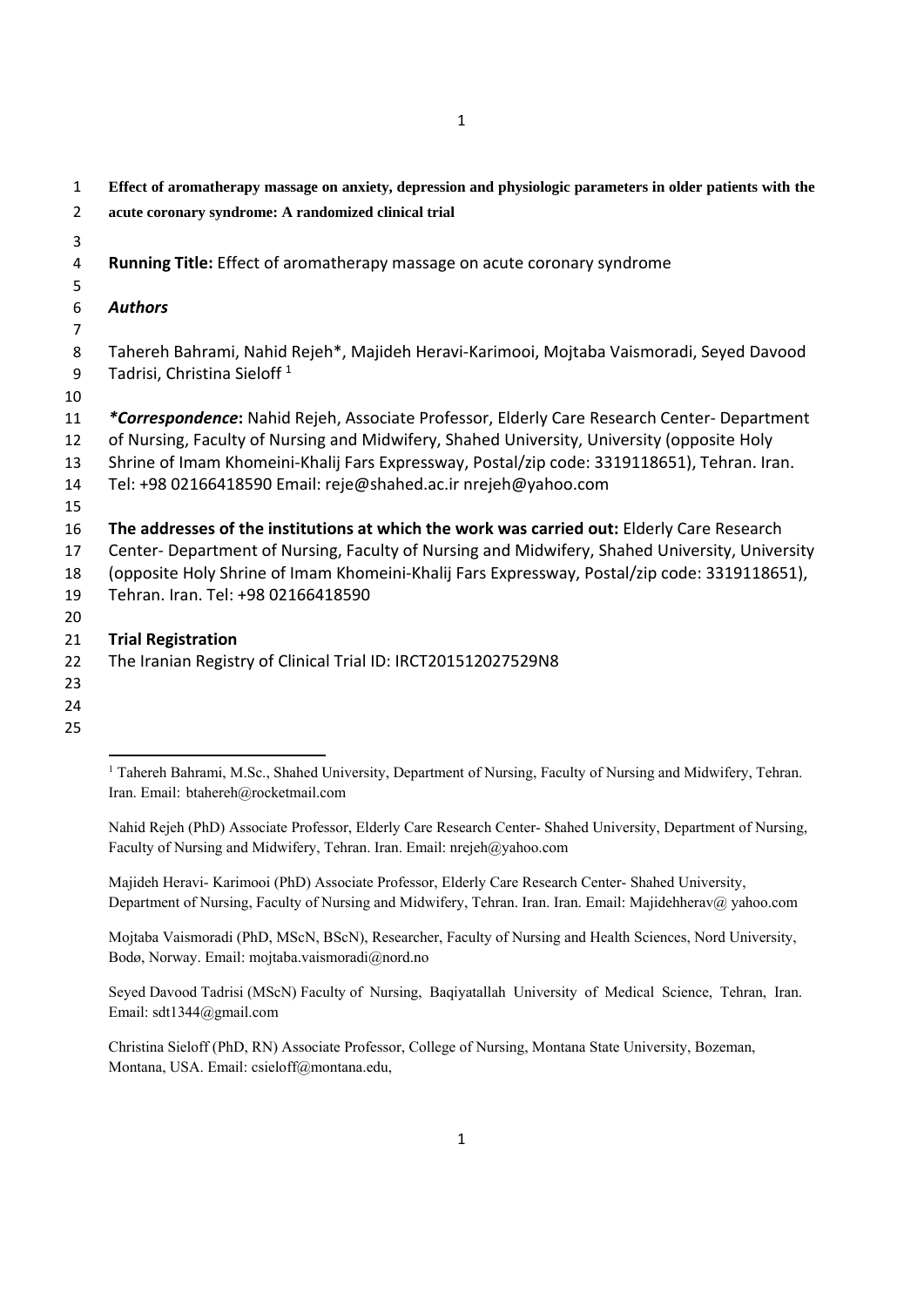### **Conflicts of interest**

- None of the authors have any conflicts of interests with regards to this research.
- 

## **A B S T R A C T**

 This study aimed to investigate the effect of aromatherapy massage on anxiety, depression and physiologic parameters in older patients with acute coronary syndrome. This randomized controlled trial was conducted on 90 older women with acute coronary syndrome. The participants were randomly assigned into the intervention and control groups (n=45). The intervention group received reflexology with lavender essential oil, but the control group only received routine care. Physiologic parameters, the levels of anxiety and depression in the hospital were evaluated using a checklist and the hospital's anxiety and depression scale, respectively before and immediately after the intervention.

 Significant differences in the levels of anxiety and depression were reported between the groups after the 38 intervention. The analysis of physiological parameters revealed a statistically significant reduction ( $p < 0.05$ ) in systolic blood pressure, diastolic blood pressure, mean arterial pressure and heart rate. However, no significant difference was observed in the respiratory rate. Aromatherapy massage can be considered by clinical nurses an efficient therapy for alleviating psychological and physiological responses among older women suffering from acute coronary syndrome.

- 
- 

### 

## **Summary statement**

- *What is already known about the topic?*
- Depression and anxiety in cardiac care units are often not managed adequately.

• Older adults with acute coronary syndrome may suffer from negative emotions more than other age groups.

- This study showed the positive effect of aromatherapy massage on alleviating anxiety and depression among older women with acute coronary syndrome.
- Aromatherapy massage can be considered a complementary therapy and used along with routine interventions for
- relieving psychological and physiological problems among older women hospitalized in cardiac care units.
- **Key words:** acute coronary syndrome, anxiety, depression, physiologic parameters,

*What this paper adds?*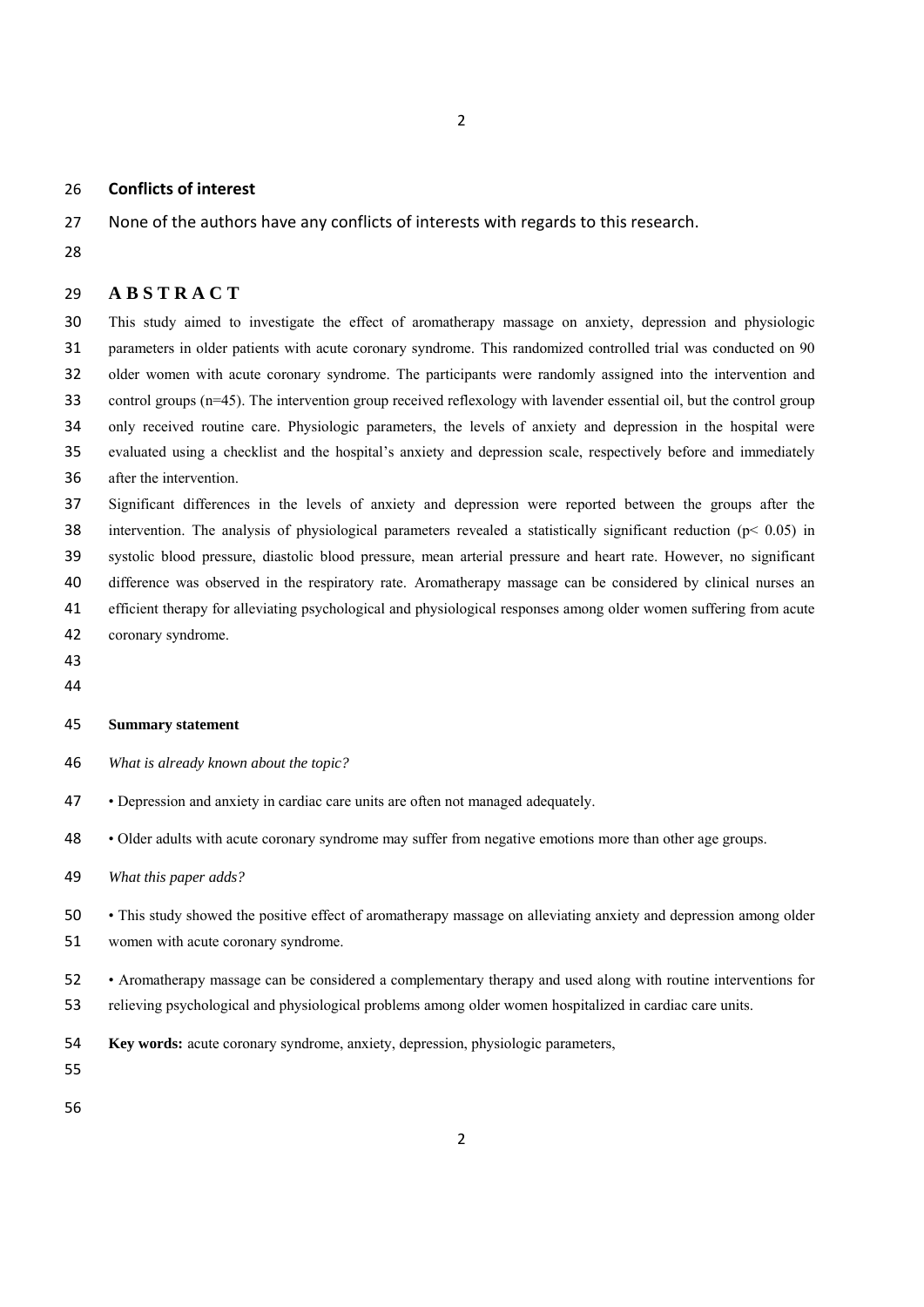### 1. Introduction

 Acute coronary syndrome (ACS) is the type of ischemic heart disease (IHD) in which coronary arteries are obstructed or closed (Govindaraju, Badruddin et al. 2013). ACS leads to the reduction of the oxygen supply to heart muscles due to atherosclerosis or coronary artery spasm. Therefore, an increase in the myocardial oxygen demand, in cases of tachycardia or severe anemia, enhances the vascular injury and finally may lead to ACS (Cho, Min et al.

2013) .

 As a major public health issue in developing countries, ACS has become highly prevalent, responsible for about 35 percent of all deaths across the world. In other words, almost one million deaths occur each year due to ACS. Accordingly, about 40 percent of ACS-related deaths occur in high-income countries with a share of 28 percent in low to middle-income countries (McKinley, Dracup et al. 2009, Mohammadpur, Mohammadian et al. 2014). ACS is one of the leading causes of hospitalization in the cardiac care unit (CCU) (Han and Park 2002). Poor functional statues in the activities of daily livings among patients with ACS result in anxiety and depression (Bauer, Caro et al. 2012).

- Anxiety affects the function of the body's organs and also causes negative health-related consequences in patients with myocardial infarction (MI) (Huffman, Mastromauro et al. 2011). Moreover, the progression of cardiac ischemia and even dysrhythmia are the significant negative consequences of anxiety and depression (Huffman, Celano et al. 2010). More than half of these patients report the symptoms of anxiety due to the: 1) unfamiliar hospitalization's environment, 2) sudden diagnosis of ACS, 3) isolation from the family, 4) being encountered with strangers, 5) loss of individuality and independence, 6) unexpected care routines and 7) critical situations (McKinley, Fien et al. 2012). In addition, these patients encounter many fearful situations such as: 1) life-threatening conditions, 2) the probability of an additional MI and 3) the fear of the unknowns (Arora, Anand et al. 2010). Such discomforts accelerate the release of catecholamine and cause physiologic responses such as an increase in the blood pressure (BP), heart rate (HR), respiratory rate (RR) and dyspnea, possibly exacerbating the development of MI (Frasure-81 Smith and Lesperance 2008).
- The use of medication to relieve anxiety and depression in patients with ACS reduces the level of patients' alertness 83 and may cause further health-related complications (de Jong-Watt and Arthur 2004). Therefore, choosing an appropriate method for alleviating patients' anxiety and depression without the use of drugs is of great importance (Rejeh, Heravi-Karimooi et al. 2015).
- Currently, more attention is paid to complementary and alternative medicine (CAM) strategies, because they have
- 87 fewer complications and are easy to access (Mohammadpur, Mohammadian et al. 2014). These strategies are highly
- recommended in older patients with an impaired metabolism and increased sensitivity to the side effects of drugs
- (Perković-Vukčević, Vuković-Ercegović et al. 2016). For instance, cognitive and cardiovascular adverse effects
- among older people, after the use of tranquilizers and cardiovascular drugs, are very common (Sztramko, Chau et al.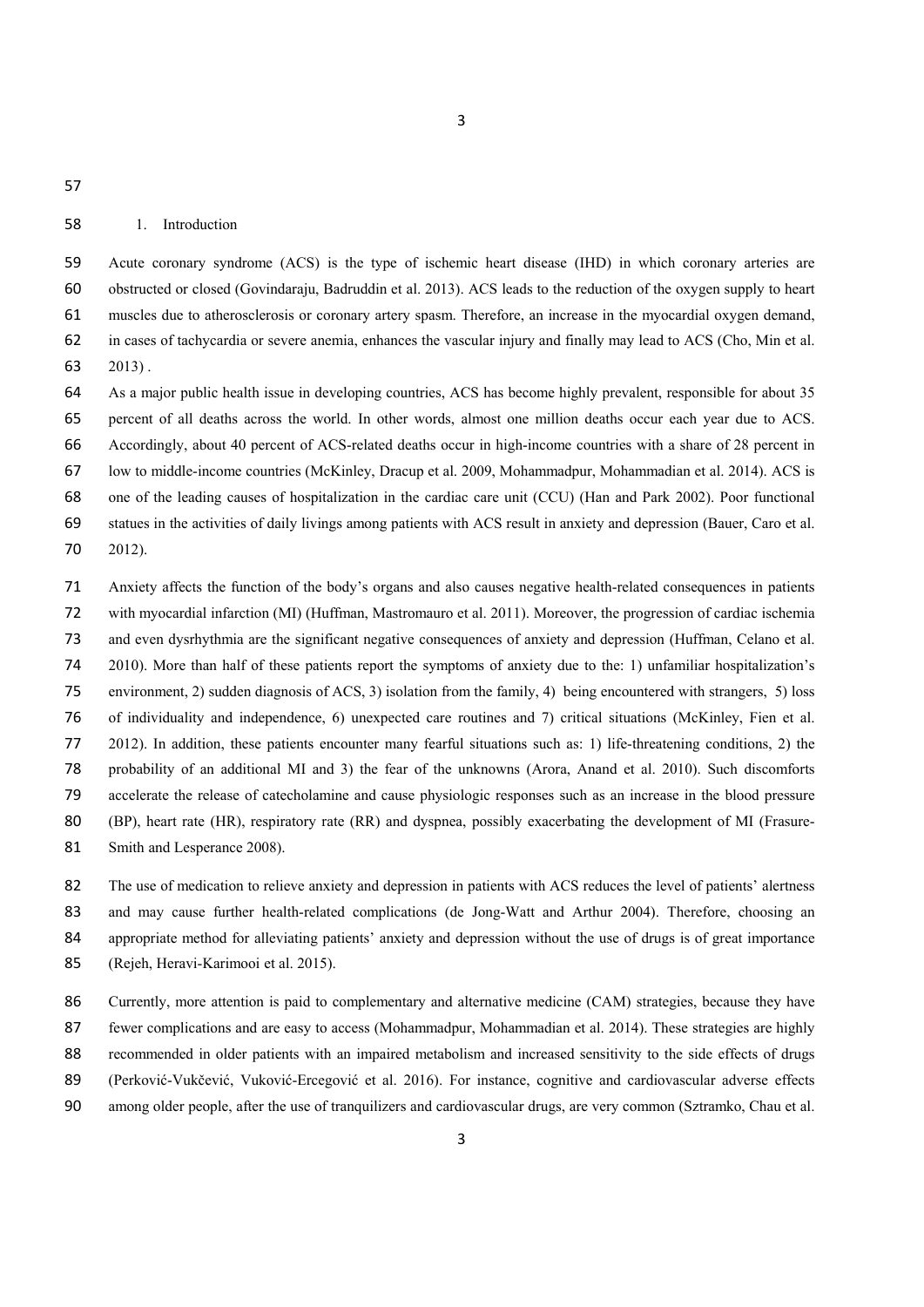2011). CAM can help healthcare providers with the management of signs and symptoms related to cardiovascular disorders including ACS (Greenfield, Pattison et al. 2008).

 Aromatherapy is one of the recommended non-pharmacological CAM strategies for symptom management in hospitalized patients. It is the most widely used complementary therapy in nursing practice and is the therapeutic use of essential oils extracted from plants and administered through the olfactory system (inhalation) or the skin (massage) (Buckle 2001, Kyle 2006).

 A number of essential oils (lavender, geranium, jasmine, rosemary, rose, evening primrose oil, and chamomile) are used for relieving psychological symptoms such as anxiety and depression (Taavoni, Darsareh et al. 2013). Lavender has particularly been used for a long time in traditional medicine with an effect on the central nervous system leading to the release of encephalin, serotonin and endorphins (Heidari Gorji, Ashrastaghi et al. 2015). Lavender (Lavandula angustifolia) is widely used in different contexts (Hashemi, Hajbagheri et al. 2015). Previous studies have confirmed the sedative effects of Lavender on the parasympathetic system. Also, it has been found that lavender promotes the heart function and coronary blood flow (Bikmoradi, Seifi et al. 2015). Several studies suggested that aromatherapy and massage had positive effects on physiologic parameter and the level of anxiety and depression (Edge 2003, Hur, Oh et al. 2007, Chang 2008). Moreover, the risk of hospitalization in the CCU among older patients is more than other groups of patients (Ancona, Arca et al. 2004).

 Therefore, the aim of this study was to investigate the effect of aromatherapy massage on anxiety, depression and physiological parameters in older patients with ACS. The research hypothesis for this study was as follows: an aromatherapy massage intervention for older patients with ACS will result in significant differences between an

 intervention group and control group in terms of anxiety, depression, systolic blood pressure (SBP), diastolic blood pressure (DBP), mean arterial pressure (MAP), heart rate (HR) and respiratory rate (RR).

- **2. Materials and methods**
- 2.1. Aims

 The aim of this study was to identify the effect of aromatherapy massage on anxiety, depression and physiologic parameters in older patients with ACS.

2.2. Design

 This was a randomized controlled trial with a pre-intervention–post-intervention design. A convenience sample of 90 older patients were randomly allocated into either the intervention or the control group. They were hospitalized for one day in the CCU and diagnosed with ACS. The patients in the intervention group received aromatherapy massage with lavender; those in the control group only received routine care delivered by nurses in the CCU.

2.3. Setting and participants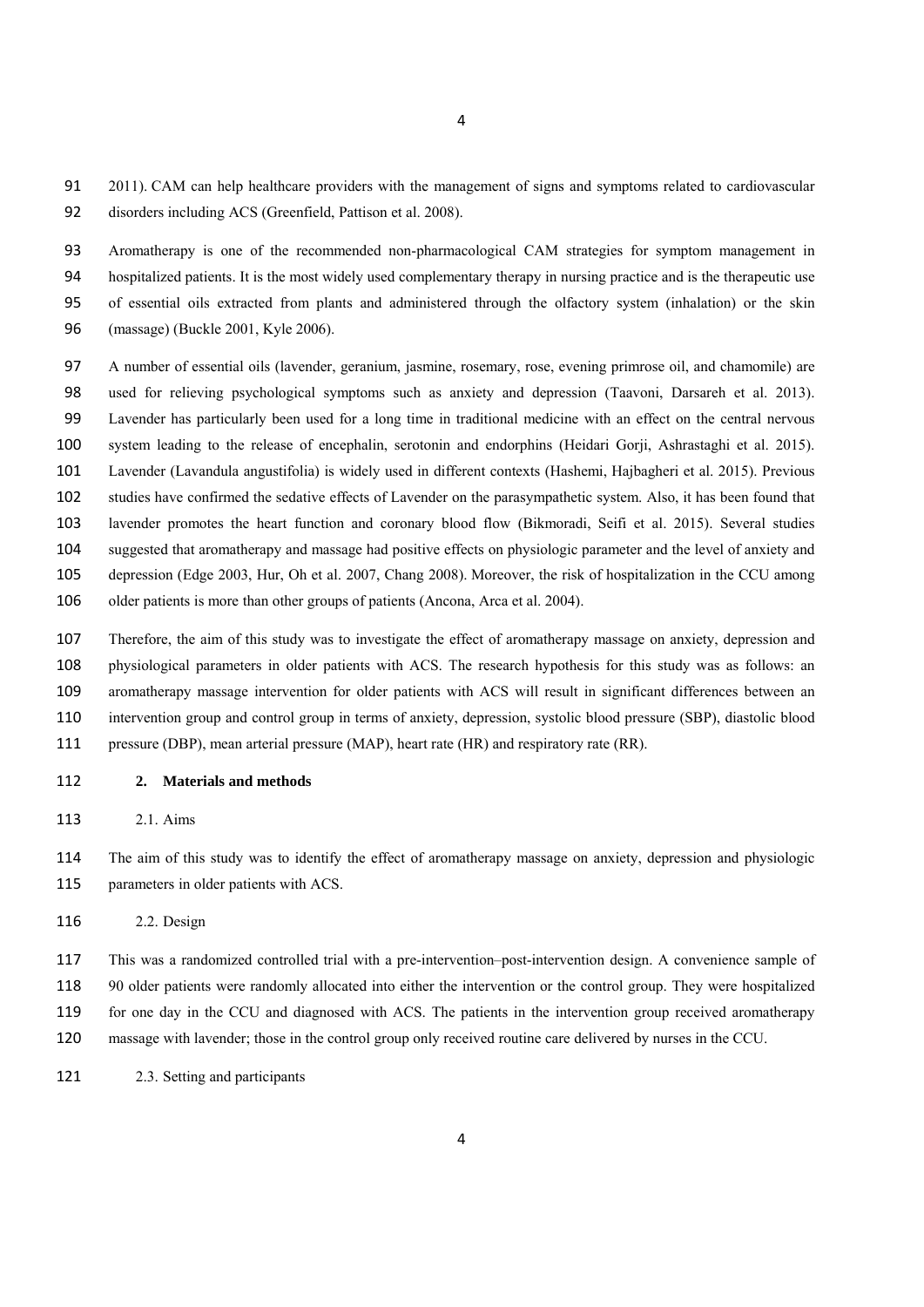This study was conducted in a high turnover CCU of a teaching hospital in Tehran, Iran from July 2014 to December 2015.

 Ninety older women, aged 60 years and over, were chosen using a convenience sampling method. None of the participants were excluded from the study. As a result, all of them were randomized into either the intervention or 126 the control groups  $(n = 45$  in each group).

127 The following inclusion criteria were considered for the recruitment of the participants: 1) diagnosed with ACS; 2) 60 years old and above (the beginning of the old age in developing countries); 3) able to understand and communicate in Farsi language and follow instructions; 4) not taking any anxiolytics and sedative drugs during the last four hours before the intervention; 5) not receiving alternative and complementary medicines during the last 48 hours before the intervention; 6) not having foot ulcers; 7) no history of drug addiction; 8) no history of asthma, 132 eczema and allergy and 9) passing the olfactory heath test and the abbreviated mental test (score  $\geq$  7).

 Only female patients with ACS were recruited for this study in order to eliminate any gender influence on the level of anxiety or depression. The exclusion criteria were: 1) any hemodynamic instability during the intervention; 2) refusing to complete the intervention session and 3) any allergic reaction to the essential oils or perfumes. It was noted that no harm or side effects occurred throughout the trial.

- 
- 2.4. Sample size

139 The sample size was determined using a statistical power analysis ( $\alpha = 0.05$ ,  $\beta = 15\%$ , power = 90%, Altman's Nomogram). It was also based on a sample size determined in a previous study (Mahmoudirad, Ghaedi Mosolo et al. 2014).

2.5. Randomization

 Following receiving the ethical committee's approval at the university and obtaining the permission to enter the CCU, the nurse manager in the CCU was informed of the study's purpose and the selection criteria to help with the identification of eligible participants. A convenience sample of older women, meeting the inclusion criteria, was chosen, with no patient declining to participate.

 The allocation of the participants to the groups happened during the week that the researcher (TB) visited the hospital. A system of sealed envelopes was used for the random assignment of the eligible participants into the groups with each envelope assigned to a specific group. The sampling process continued until a sufficient number of the participants were recruited into each group (Figure1). It is noted that the second author (NR) generated the random allocation sequence, the first author (TB) enrolled participants and assigned participants to interventions. It was impossible to control the participants' or staffs' awareness of the group assignment due to the nature of the intervention (aromatherapy massage) and lavender smell. However, the data analyst (SDT) was unaware of the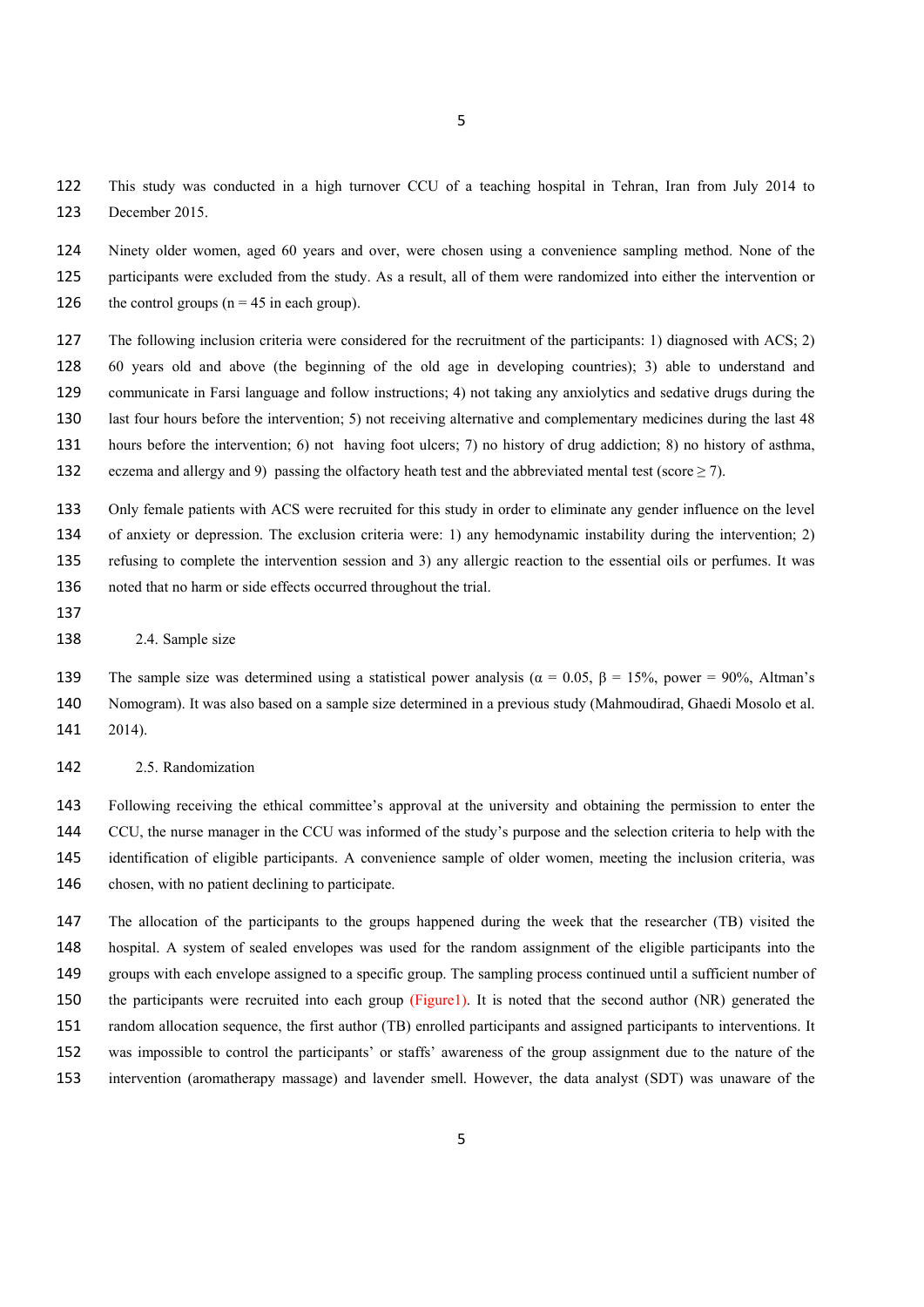group assignment. In addition, the randomization code was available only to a research fellow who was not connected to this study. The code was disclosed to the researchers when the statistical data analysis was completed.

2.6. Measurements

 The instrumentation for this research included several instruments. These included: 1) personal and medical information form, 2) measurement of physiological parameters, 3) an abbreviated mental test, and 4) Hospital Depression and Anxiety Scale (HADS).

*2.6.1. The personal and medical information form* 

 The personal and medical information form measured demographic characteristics, including: 1) age, 2) marital status, 3) employment status, 4) educational level, 5) living status and 6) any history of hospitalization.

*2.6.2. Measurement of physiological parameters* 

 The physiological indicators were measured one minute before and after the intervention when the participants were at rest. These parameters included: 1) SBP, 2) DBP, 3) MAP, 4) HR and 5) RR. These data were extracted from participants' charts before and after the intervention. The participants' blood pressure (BP) was measured on their left arm using a mercury sphygmomanometer, after they rested for 15 minutes while lying on their back. Instead of a pulse rate, the participants' HR was monitored through the monitoring machine. Also, MAP was measured and reported by this machine. The RR was also measured for one minute without the participants being aware of the measurement.

#### *2.6.3. Abbreviated Mental Test*

 The abbreviated mental test (AMT) rapidly assesses older individuals for the presence of cognitive disorders. Older individuals, with a score greater than 7 were considered normal. A score lower than 7 out of 10 indicated cognitive impairment (Faraji, Fallahi khoshknab et al. 2013). The Cronbach's alpha coefficient of the AMT was reported as 0.76 (Bakhtiyari, Foroughan et al. 2014).

*2.6.4. Hospital Anxiety and Depression Scale (HADS)* 

 The HAD scale evaluated the levels of anxiety and depression in the participants. The instrument consisted of 14 items, seven for each subscale of anxiety (HADS-A) and depression (HADS-D). The participants rated each item on a self-rating scale from zero to three. The scoring system ranged from the absence of symptoms (score 0) to the maximal presentation of symptoms (score 3). Therefore, a higher score indicated a higher level of anxiety or depression (Zigmond and Snaith. 1983). Correlations between the two subscales varied from 0.40 to 0.74 with a mean of 0.56. The Cronbach's alpha for the HADS-A varied from 0.68 to 0.93 with a mean of 0.83, while the alpha for the HADS-D was from 0.67 to 0.90 with a mean 0.82 (Bjelland, Dahl et al. 2002). The reliability and validity of the Iranian version of the hospital depression and anxiety scale (HADS) was assessed (Montazeri, Harirchi et al. 1999). Also this scale was used in patients with coronary heart diseases in a previous study (Barth and Martin 2005).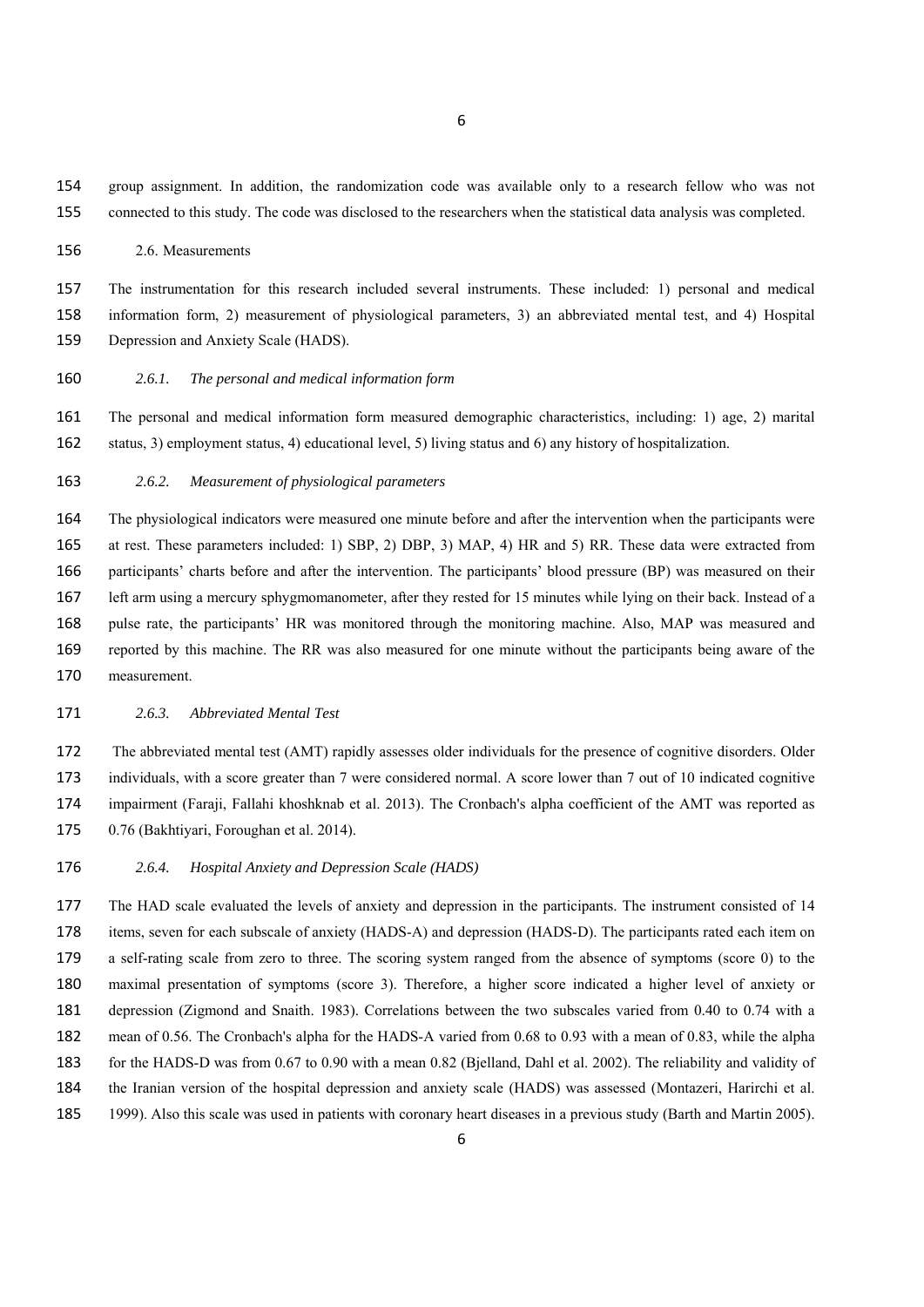The cut-off score of greater than 8 for the diagnosis of either anxiety or depression was suggested (Stafford, Berk et al. 2007). The quantitative scoring of both subscales ranged from 0 to 27. Scores greater than or equal to five were associated with mild anxiety or depression. Scores greater than or equal to ten were associated with moderate anxiety or depression. Scores greater than or equal to 15 were associated with moderately severe anxiety or depression, while scores equal to or greater than 20 indicated severe anxiety or depression (Kroenke, Spitzer et al. 2001).

#### 2.7. Intervention

 The researcher (TB) explained the study's purpose, benefits and potential risks to those patients meeting the inclusion criteria. It should be noted that nursing work patterns and nurse staff remained unchanged throughout the study process. During the intervention, the researcher applied the aromatherapy massage to participants exactly as planned. She successfully passed the required training courses with regard to aromatherapy massage under the supervision of specialists in the field of traditional and complementary medicine. The control group received routine care delivered by nurses in the CCU, while the participants who were assigned to the intervention group received the aromatherapy massage intervention in addition to routine care. Routine care was consisted of medication administration based on physicians' orders and scheduled nursing interventions delivered to all patients hospitalized 201 in the CCU.

 The intervention was performed in the patient's bed. The nursing staff or family members were asked not to enter when the participant was taking part in the study in order to minimize noises and disruptions, and enhance relaxation. All participants in the intervention group were placed in a supine position and a pillow was placed under their knees. The intervention and evaluation of its effect were carried out in the evening.

 The researcher washed her hands with warm water and applied a moderate amount of almond oil (6 drops) to her hands. After general foot massage, relaxing techniques included effleurage movements (ten times), stretching fingers by holding them between thumbs and other fingers (five times in both directions) and moderate rotational movements around the ankle (five times). The reflex zones of solar plexus, pituitary gland, brain, heart, large and small intestines, vertebral column, adrenal and kidney were used for the stimulation. The researcher exerted the firm 211 downward pressure with her thumbs in the above-mentioned areas for: 1) 14 seconds in the solar plexus, 2) 40 seconds in the pituitary gland (5 times), 3) 5 seconds in the brain area, 4) 10 seconds in heart area 5) 5 times for each intestine and 6) 5 times for the adrenal gland and kidney. The rubbing technique was used for the adrenal and kidney reflex zones. Prior to, and after the aromatherapy massage intervention, the levels of depression and anxiety in the hospital, and physiologic parameters were measured.

#### 2.8. Ethical considerations

 The institutional review board approval (decree number: 41-228111) was granted by the university in which the authors worked. All participants signed written informed consent when they were invited to take part in the study. 219 The ethical consideration of this study conformed to the Declaration of Helsinki 1995, revised 2001. Numbers,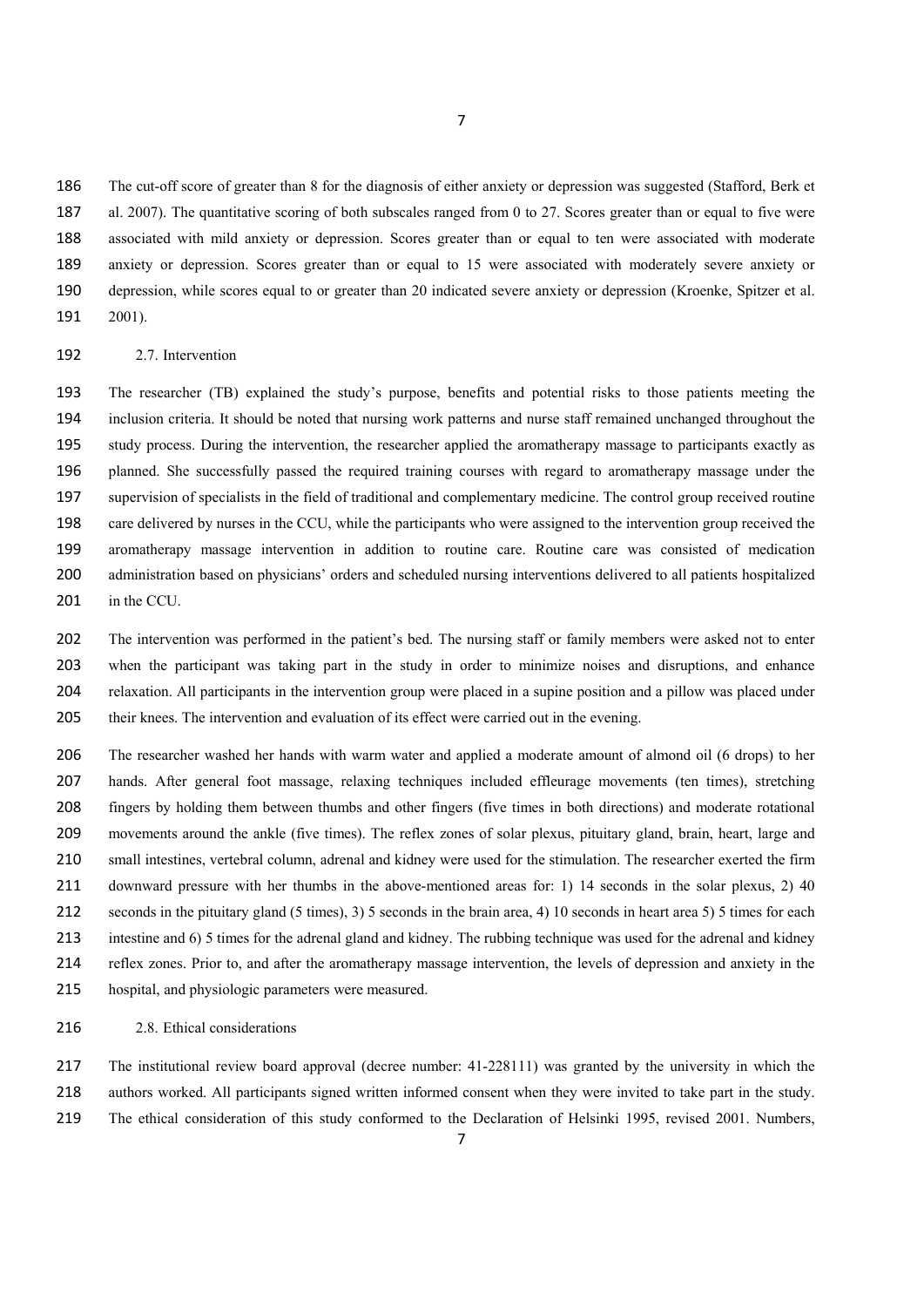220 rather than names were used to de-identify the participants to ensure their confidentiality and anonymity. Since this

- 221 intervention used a CAM strategy, no harm was anticipated for the participants. However, this study was carried out
- 222 under the supervision and control of a cardiologist in the CCU. No patient withdrew from the study and no harm was
- 223 identified as occurring to any participants throughout the study process.
- 224 2.9. Data analysis

225 Statistical analyses were performed using the SPSS version 21.0 software (SPSS Inc., Chicago, IL). After the data 226 collection, data analysis was performed using descriptive statistics (frequency, percentage, mean and standard 227 deviation) and inferential statistics (independent t-test, chi-squared test, Cramer's V test, and Cohen test). The 228 Kolmogorov-Smirnov test was carried out to examine the normal distribution of the data. The level of statistical 229 significance was considered  $p < 0.05$ .

230 **3. Results** 

#### 231 3.1. The demographic characteristics of the participants at the baseline

 All 90 older women were eligible for inclusion in this study and were approached. All participants agreed to participate and fully completed throughout the study process. The independent t-test and chi-square test showed no statistically significant differences between the two groups in terms of age, marital status, employment status, educational level, living status, and history of hospitalization (Table 1).

236 3.2. Hospital Anxiety and Depression Scale scores

237 The statistical analysis with regard to the level of anxiety demonstrated that, after the intervention, the level of 238 anxiety was significantly lower in the intervention group ( $x^2 = 12.95$ , df = 3, p = 0.005) as compared with the 239 control group. According to the Cramer's V test, the correlation between the intervention and level of anxiety was 240 moderate  $(v2 = 0.379)$ .

- 241 The means and standard deviations of anxiety changed from  $12.31 \pm 5.22$  (before the intervention) to  $8.04 \pm 4.71$
- 242 (after the intervention) in the intervention group, and from  $11.66 \pm 4.24$  to  $11.07 \pm 3.19$  in the control group. The
- 243 effect size for the difference in reported anxiety between the groups was 0.75, demonstrating a large effect size of
- 244 the aromatherapy massage intervention (Table 2).
- 245 In relation to the participants' level of depression, a statistical significant difference between the groups was 246 demonstrated (x2 = 16.512, df = 3, p = 0.001). Also, the Cramer's V test revealed a moderate correlation between the
- 247 aromatherapy massage intervention and the level of depression ( $v2 = 0.428$ ). The means and standard deviations for
- 248 depression changed from 12.51  $\pm$  5.40 (before the intervention) to 8.08  $\pm$  4.71 (after the intervention) in the
- 249 intervention group, and from  $11.71 \pm 4.29$  to  $11.11 \pm 3.42$  in the control group (Table 2).
- 250 3.3. Physiologic parameters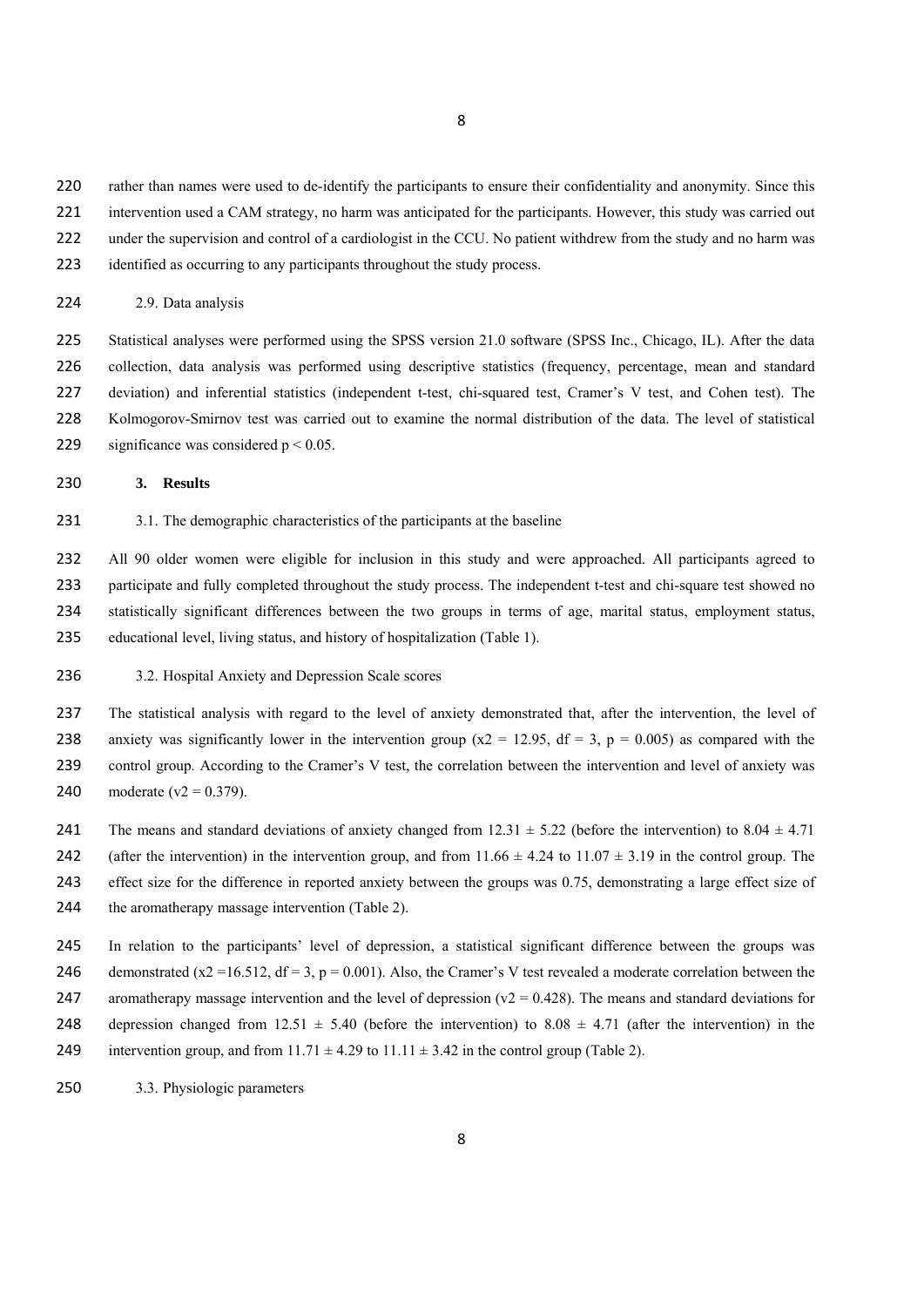The comparison of the physiological parameters for the intervention and control groups were shown in Table 3.

- There were no statistical significant differences between the groups before the intervention except for RR. While SBP, DBP, MBP and HR significantly reduced after the intervention, no statistically significant difference was found in RR in the intervention group after the intervention. The assessment of the Cohen test demonstrated an
- average effect size in SBP, DBP, MBP, but a small effect size in HR (Table 3).

### **4. Discussion**

 The present study was conducted to investigate the effect of aromatherapy massage on anxiety, depression and physiological parameters among older women with ACS. After the intervention, aromatherapy massage significantly improved the levels of anxiety and depression and decreased SBP, DBP, MBP and HR as compared with the baselines. However, despite a clinical decline in RR, no statistically significant reduction was reported.

 Psychological issues, caused by an ACS in older people, can have negative impacts on their lives, and these additional problems should be managed by health care professionals. Many studies suggested different treatment modalities for the management of anxiety and depression, and the equilibration of physiologic parameters, but an interest in the use of complementary and alternative therapies among older patients with heart diseases is increasing (Sibbritt, Davidson et al. 2015). Various studies have confirmed the efficacy of non-pharmacological measures such as aromatherapy massage for relieving psychological symptoms in different groups of patients(Cooke and Ernst 2000, Okamoto, Kuriyama et al. 2005), but immediate consequences and benefits of this therapy on the levels of anxiety and depression are still unknown.

 In the present study, most participants reported the initial high levels of anxiety and depression. However, after the aromatherapy massage intervention, the participants showed statistically significant reductions in their symptoms as compared with those of the control group. These findings are supported by the findings of previous studies on the use of essential oil massage for relieving similar symptoms (Wilkinson, Aldridge et al. 1999, Domingos Tda and Braga 2015). In addition, a recent study examined the impact of aromatherapy massage on psychological parameters and found that aromatherapy massage also improved patients' anxiety and depression (Wu, Cui et al. 2014).

 According to the findings of this study, aromatherapy massage reduced the psychological symptoms of the participants. These reductions might be attributed to the relaxant effects of lavender on the autonomic nervous system with an associated effect on the patient's emotions. Perry et al. (2006) also emphasized the anti-anxiety mechanism of the linalool in lavender. Other studies among animals showed that the pharmacologic effect of lavender was similar to that of diazepam (Umezu 2000, Perry and Perry 2006). In addition, according to one hypothesis, the use of essential oils may also help reduce the blockage of the olfactory pathways and lead to anti-

281 depressant effects (Yim, Ng et al. 2009, Hongratanaworakit 2011).

- In contrast, Koriyama et al (2005) did not report any significant reduction in the anxiety level with a course of
- aromatherapy or massage (Kuriyama, Watanabe et al. 2005). Sodden et al. (2004) and Chang et al. (2008) reported a
- significant reduction in the level of depression after receiving the treatment in patients with cancer, but the treatment
- had no effect on the level of anxiety (Soden, Vincent et al. 2004, Chang 2008). Despite the gradual reduction of
- anxiety in patients with breast cancer in the Imanishi et al.'s (2009) study, researchers did not find any statistically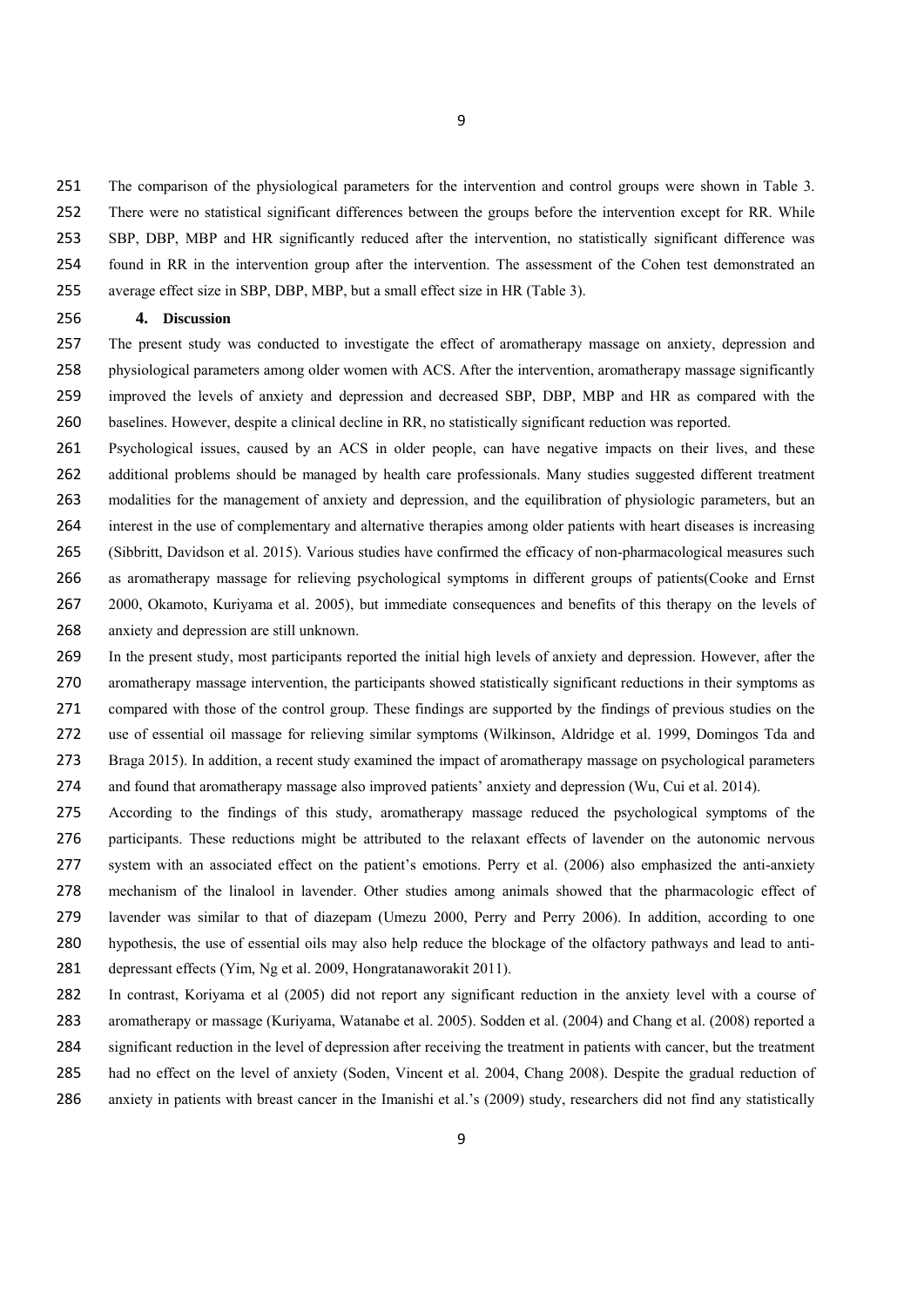significant difference in the participants' level of depression (Stevensen 1994, Imanishi, Kuriyama et al. 2009).

- Several factors including type of patients, underlying disorders, the duration and method of intervention, patient's
- psychological conditions or the amount and type of aroma may contribute to the conflicting findings on the effects
- of lavender on participants' psychological symptoms.
- As a complex process, aromatherapy massage consists of aroma oil for the olfactory stimulation, and a massage as a tactile stimulation. This combination therapy may improve participants' physiologic parameters through the 293 absorption of the aroma oil by the skin and subsequent stimulation of the olfactory system. This therapeutic remedy can affect the parasympathetic nervous system, stabilizing the patient's physiologic parameters and metabolism and, eventually, maintaining the patient's level of relaxation (Imura, Misao et al. 2006, Kim and Kim 2012, Eguchi, Funakubo et al. 2016).
- In this study, changes in BP were seen in those participants with reduced anxiety and depression after the intervention. As other studies also indicated that BP was decreased with the reduction of anxiety, it was believed that aroma foot massage might reduce BP through reducing the participant's anxiety (Eguchi, Funakubo et al. 2016). In addition, other studies also reported the decreased levels of SBP, DBP and MBP after aroma self-foot reflexology
- massage (Hur, Oh et al. 2007, Kim and Kim 2012, Bahrami, Rejeh et al. 2016). In contrast, Rho et al. (2006) stated
- that aromatherapy massage had no statistically significant differences in BP and HR between the two groups (Rho, Han et al. 2006).
- Complementary medicine experts believe that during, and immediately after the intervention, some changes in the HR, RR or temperature may be created. Therefore, such interventions should be provided in more than one session to be able to assess and document its benefits (Gunnarsdottir and Jonsdottir 2010). This phenomenon, known as a cleansing process, can be the reason for the lack of changes in RR in this study. Unlike our findings Stevenson and Chang believe that respiratory rate decrease as an immediate effect of massage with the essential oil (Stevensen 1994, Chang 2008). Also Domingos et al. (2015) stated that the application of a mixture of essential oils through
- massage in children with first-degree burns made a significant decrease in the HR and RR (Domingos Tda and Braga 2015).
- This study has several strengths. The researchers evaluated the effects of complementary therapies in older women as a neglected area of research in relation to complementary therapy. This was also the first study to examine the effect of aromatherapy massage in patients with ACS. Furthermore, studies on the biological outcomes following aromatherapy massage have been very limited. This study was conducted in one hospital with a group of homogeneous participants to prevent any threat to the generalization of the findings. However, further studies in other hospitals with a larger sample size from both genders are suggested.
- 
- **Limitations and recommendation for future research of the study**
- Although this research demonstrated that aromatherapy massage can have beneficial effects on psychological and physiological symptoms, a lack of long-term massage and follow up may have limited the full effect of the intervention.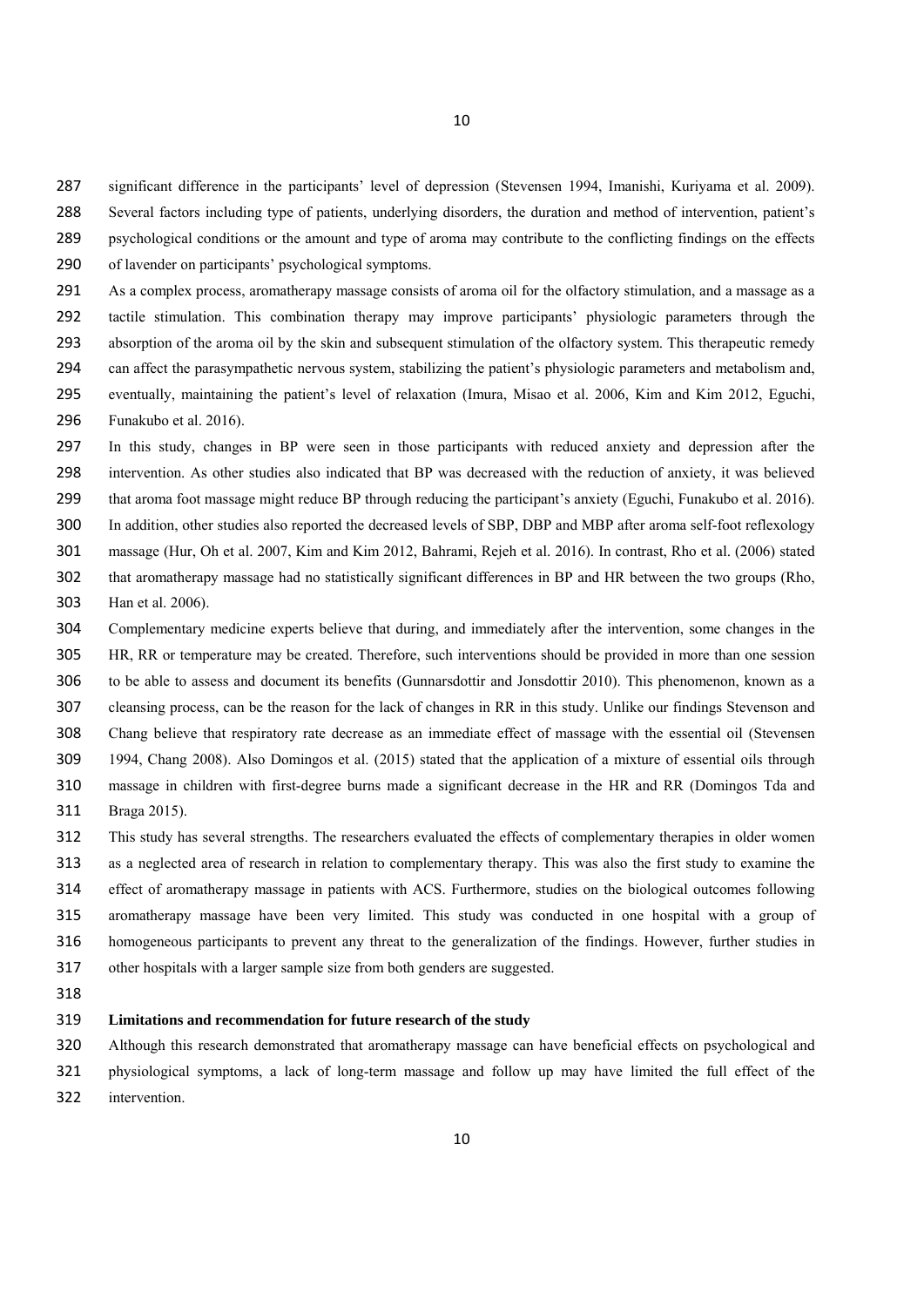Another challenge was the inability to distinguish the effects of aromatherapy from the effects of massage. However, the researchers hypothesized that a combination of aroma oil and massage might have increased the effectiveness of the intervention. Therefore, future studies focusing on the comparison of massage with and without essential oils are suggested. Also, it is recommended to continue the aromatherapy massage for at least one month. Further studies on the application of aromatherapy massage in the CCU are also proposed to investigate its effect concerning patients' sedation levels and address the above-mentioned limitations. Contradictions in physiologic parameters in different studies warrant the necessity of further examination of the effect of aromatherapy massage. On the other hand, if the effectiveness of aromatherapy massage are confirmed in future clinical settings, healthcare providers should consider their use for treatment purposes.

### **5. Conclusion**

 Aromatherapy massage can be considered an efficient therapy for alleviating anxiety, depression and physiological responses among older women suffering from the acute coronary syndrome. The researchers suggest that this non- pharmacologic intervention can be used by clinical nurses, along with other measures, to relieve patients' physiologic and psychological responses during the provision of care in the CCU. Adding complementary therapies in health care settings, especially the CCU, may provide an alternative for the high use of medications in the aging population.

### **Acknowledgments**

### The researchers would like to express their gratitude to the participants for taking part in this study.

## **Disclosure**

- The authors declare no conflict of interest.
- 

## **Conflict of interest**

- None of the authors have any conflicts of interests with regards to this research.
- 

# **Funding**

This research was supported financially by a grant from Shahed University, Tehran, Iran (decree code: P/A/13/93).

# **Contributions**

- Study design: TB, NR;
- Data collection: TB, NR;
- Data analysis: SJ, SDT;
- Manuscript preparation and critical revision: TB, NR, MV, CS;
- Final approval of the version to be published: TB, NR, MHK, MV, CS;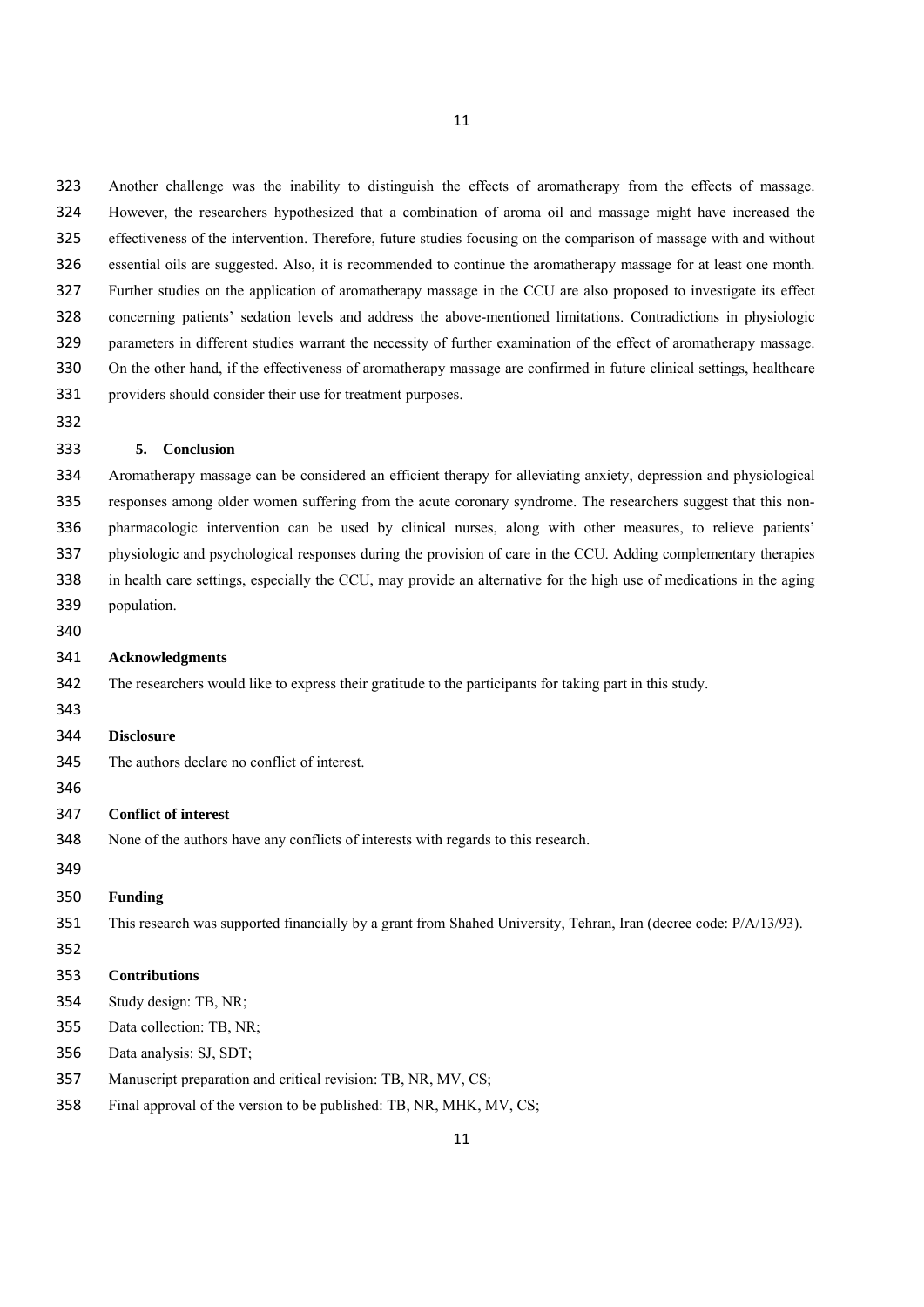#### **References**

- Ancona, C., Arca, M., Saitto, C., Agabiti, N., Fusco, D., Tancioni, V., and Perucci, C. A. (2004).
- Differences in access to coronary care unit among patients with acute myocardial infarction in Rome: old, ill, and poor people hold the burden of inefficiency. BMC Health Serv Res, 4(1): 34.
- Arora, D., Anand, M., Katyal, V., and Anand, V. (2010). Anxiety and well-being among acute coronary
- syndrome patients: overtime. Journal of the Indian Academy of Applied Psychology, 36: 79-88.
- Bahrami, T., Rejeh, N., Heravi Karimooi, M., Tadrisi, S. D., and Amin, G. (2016). Effect of aromatherapy
- massage on fatigue and hemodynamic parameteres in elderly women with acute coronary syndrome. Journal of Nursing and Midwifery Urmia University of Medical Sciences, 14(4): 343-351.
- Bakhtiyari, F., Foroughan, M., Fakhrzadeh, H., Nazari, N., Najafi, B., Alizadeh, M., Arzaghi, M., Sharifi,
- F., Shoaee, S., and Mostafa, Q. (2014). Validation of the persian version of Abbreviated Mental Test
- (AMT) in elderly residents of Kahrizak charity foundation. Iranian Journal of Diabetes and Metabolism,
- 13(6): 487-494.
- Barth, J., and Martin, C. R. (2005). Factor structure of the Hospital Anxiety and Depression Scale (HADS) in German coronary heart disease patients. Health and Quality of Life Outcomes, 3(1): 1-9.
- Bauer, L. K., Caro, M. A., Beach, S. R., Mastromauro, C. A., Lenihan, E., Januzzi, J. L., and Huffman J.
- C. (2012). Effects of depression and anxiety improvement on adherence to medication and health
- behaviors in recently hospitalized cardiac patients. American Journal of Cardiology, 109(9): 1266-1271.
- Bikmoradi, A., Seifi, Z., Poorolajal, J., Araghchian, M., Safiaryan, R., and Oshvandi, K. (2015). Effect of
- inhalation aromatherapy with lavender essential oil on stress and vital signs in patients undergoing
- coronary artery bypass surgery: A single-blinded randomized clinical trial. Complementary Therapies in
- Medicine, 23(3): 331-338.
- Bjelland, I1., Dahl, AA., Haug, TT., Neckelmann, D. (2002). The validity of the Hospital Anxiety and Depression Scale: an updated literature review. Journal of Psychosomatic Research, 52.
- Buckle, J. (2001). The role of aromatherapy in nursing care. Nursing Clinics of North America, 36(1): 57- 72.
- Chang, S. Y. (2008). Effects of aroma hand massage on pain, state anxiety and depression in hospice patients with terminal cancer. Taehan Kanho Hakhoe Chi, 38(4): 493-502.
- Cho, MY1., Min, ES., Hur, MH., and Lee, MS. (2013). Effects of aromatherapy on the anxiety, vital
- signs, and sleep quality of percutaneous coronary intervention patients in intensive care units. Evidence-
- Based Complementary and Alternative Medicine, 2013: 381381.
- Cooke, B., and Ernst, E. (2000). Aromatherapy: a systematic review. British Journal of General Practice,
- 50(455): 493-496.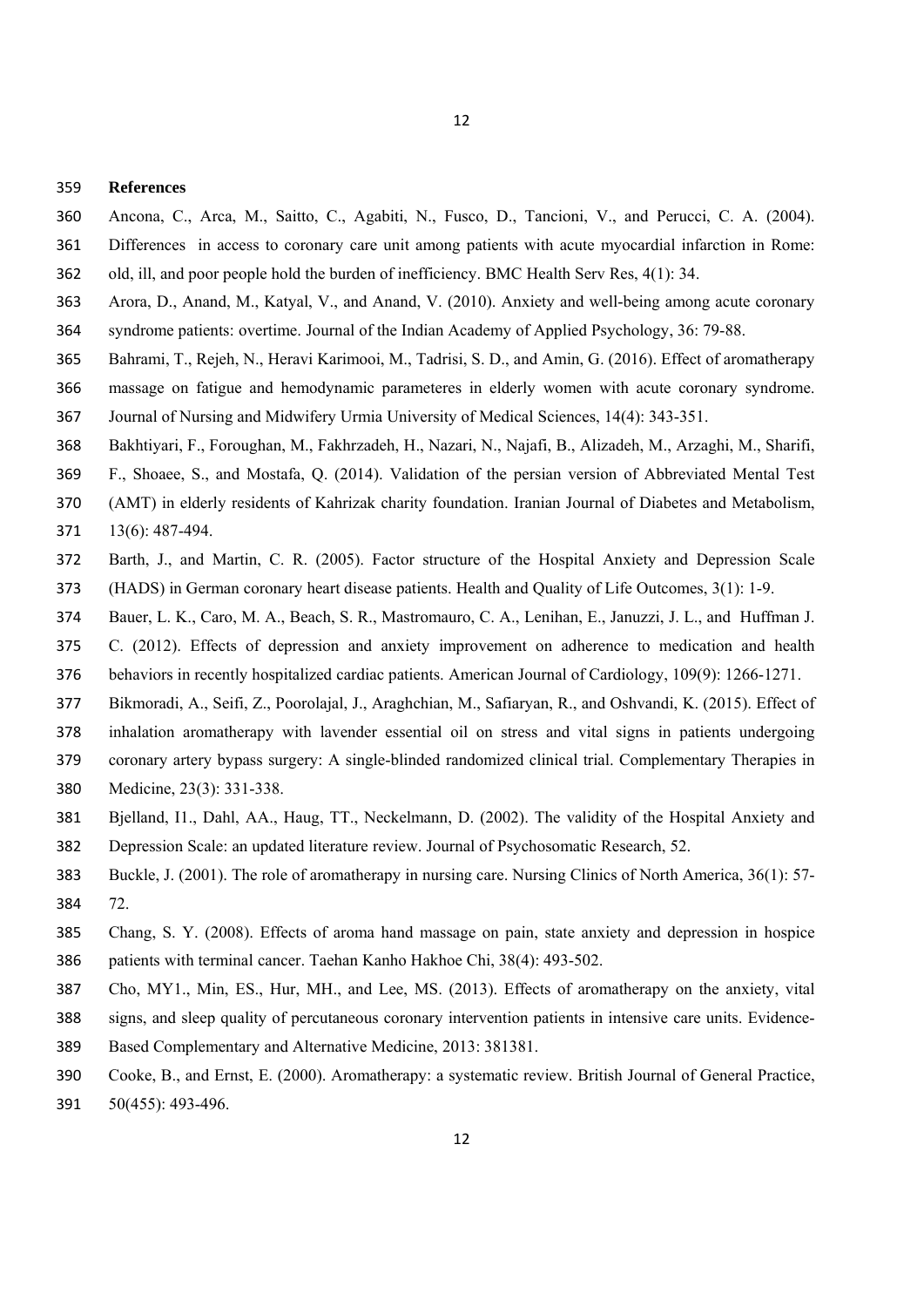- de Jong-Watt, W. J., and Arthur, H. M. (2004). Anxiety and health-related quality of life in patients
- awaiting elective coronary angiography. Heart & Lung: The Journal of Acute and Critical Care, 33(4):
- 237-248.
- Domingos, Tda S1., and Braga, EM2. (2015). Massage with aromatherapy: effectiveness on anxiety of
- users with personality disorders in psychiatric hospitalization. Revista da Escola de Enfermagem da USP, 49(3): 453-459.
- Edge, J. (2003). A pilot study addressing the effect of aromatherapy massage on mood, anxiety and relaxation in adult mental health. Complementary Therapies in Nursing and Midwifery, 9(2): 90-97.
- Eguchi, E., Funakubo, N., Tomooka K., Ohira, T., Ogino, K., and TanigawaT. (2016). The Effects of
- Aroma Foot Massage on Blood Pressure and Anxiety in Japanese Community-Dwelling Men and Women: A Crossover Randomized Controlled Trial. PLoS One, 11(3): e0151712.
- faraji, J., Fallahi, K. M., and Khankeh, H. (2013). The effect of Poetry therapy on the cognitive status in
- elderly residents of a nursing home. complementary Medicine Journal, 2(4): 312-323.
- Frasure-Smith, N., and Lesperance, F. (2008). Depression and anxiety as predictors of 2-year cardiac events in patients with stable coronary artery disease. Archives of general psychiatry, 65(1): 62-71.
- Govindaraju, K., Badruddin, IA., Viswanathan, GN., Ramesh, SV., Badarudin, A. (2013). Evaluation of
- functional severity of coronary artery disease and fluid dynamics' influence on hemodynamic parameters: A review. European Journal of Medical Physics, 29(3): 225-232.
- Greenfield, S., Pattison, H. and Jolly, K. (2008). Use of complementary and alternative medicine and self-
- tests by coronary heart disease patients. BMC Complementary and Alternative Medicine, 8: 47.
- Gunnarsdottir, T. J. and Jonsdottir, H. (2010). Healing crisis in reflexology: becoming worse before
- becoming better. Complementary Therapies in Clinical Practice, 16(4): 239-243.
- Han, K.S., and Park, Y.I. (2002). The level of anxiety and relating factors of ICU patients. The Journal of
- Korean Academic Society of Nursing Education, 8(1): 155-166.
- Hashemi, S. H., Hajbagheri, A., and Aghajani, M. (2015). The Effect of Massage With Lavender Oil on
- Restless Leg Syndrome in Hemodialysis Patients: A Randomized Controlled Trial. Nursing and
- Midwifery Studies, 4(4): e29617.
- Heidari Gorji, M.A., Ashrastaghi, OG., Habibi, V., Charati, JY., Ebrahimzadeh, MA., Ayasi, M. (2015).
- The effectiveness of lavender essence on strernotomy related pain intensity after coronary artery bypass
- grafting. Advanced Biomedical Research, 4: 127.
- Hongratanaworakit, T. (2011). Aroma-therapeutic effects of massage blended essential oils on humans.
- Natural product communications Journal, 6(8): 1199-1204.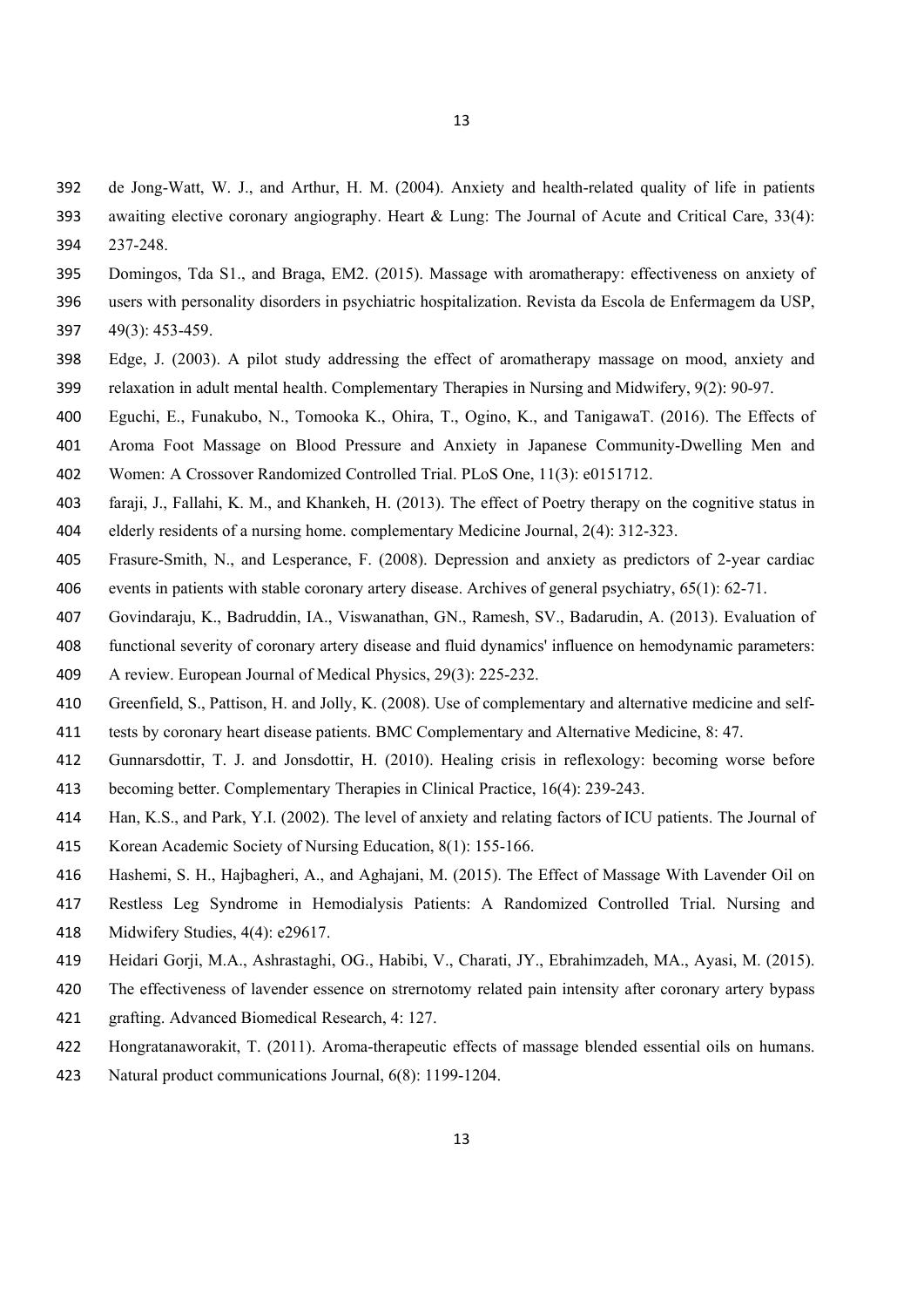- Huffman, J.C.1., Celano, C.M., and Januzzi, J.L. (2010). The relationship between depression, anxiety,
- and cardiovascular outcomes in patients with acute coronary syndromes. Neuropsychiatric Disease and
- Treatment, 6(123-36): 11.
- Huffman, J.C., Mastromauro, C.A., Sowden, G., Fricchione, G.L., Healy, B.C, Januzzi J.L. (2011).
- Impact of a depression care management program for hospitalized cardiac patients. Circulation: Cardiovascular Quality and Outcomes, 4(2): 198-205.
- Hur, MH., Oh, H., Lee, M.S., Kim, C., Choi, A.N., Shin, G.R. (2007). Effects of aromatherapy massage
- on blood pressure and lipid profile in korean climacteric women. International Journal of Neuroscience, 117(9): 1281-1287.
- Imanishi, J., Kuriyama, H., Shigemori, I., Watanabe, S., Aihara, Y., Kita, M., Sawai, K., Nakajima, H.,
- Yoshida, N., and Kunisawa, M. (2009). Anxiolytic effect of aromatherapy massage in patients with breast
- cancer. Evidence-Based Complementary and Alternative Medicine, 6(1): 123-128.
- Imura, M., Misao, H., and Ushijima, H. (2006). The psychological effects of aromatherapy-massage in healthy postpartum mothers. Journal of Midwifery & Women's Health, 51(2): e21-27.
- Kim, J. O., and Kim, I. S. (2012). Effects of aroma self-foot reflexology massage on stress and immune responses and fatigue in middle-aged women in rural areas. Journal of Korean Academy of Nursing,
- 42(5): 709-718.
- Kroenke, K., Spitzer, R. L., and Williams, J. B. (2001). The PHQ-9: validity of a brief depression severity
- measure. Journal of General Internal Medicine, 16(9): 606-613.
- Kuriyama, H., Watanabe, S., Nakaya, T., Shigemori, I., Kita, M., Yoshida, N., Masaki, D., Tadai, T.,
- Ozasa, K., Fukui, K., and Imanishi, J. (2005). Immunological and Psychological Benefits of Aromatherapy Massage. Evidence-Based Complementary and Alternative Medicine, 2(2): 179-184.
- Kyle, G. (2006). Evaluating the effectiveness of aromatherapy in reducing levels of anxiety in palliative
- care patients: results of a pilot study. Complementary Therapies in Clinical Practice, 12(2): 148-155.
- Molavi Vardanjani, M., Masoudi Alavi, N., Razavi, N.S., Aghajani, M., Azizi-Fini, E., and Vaghefi, S.M.
- (2014). Effect of foot reflexology on anxiety of patients undergoing coronary angiography. Iranian
- Journal of Critical Care Nursing, 6(4): 235-242.
- McKinley, S., Dracup, K., Moser D.K., Riegel, B., Doering, L.V., Meischke, H., Aitken, L.M., Buckley,
- T., Marshall, A., and Pelter, M. (2009). The effect of a short one-on-one nursing intervention on
- knowledge, attitudes and beliefs related to response to acute coronary syndrome in people with coronary
- heart disease: a randomized controlled trial. International journal of nursing studies, 46(8): 1037-1046.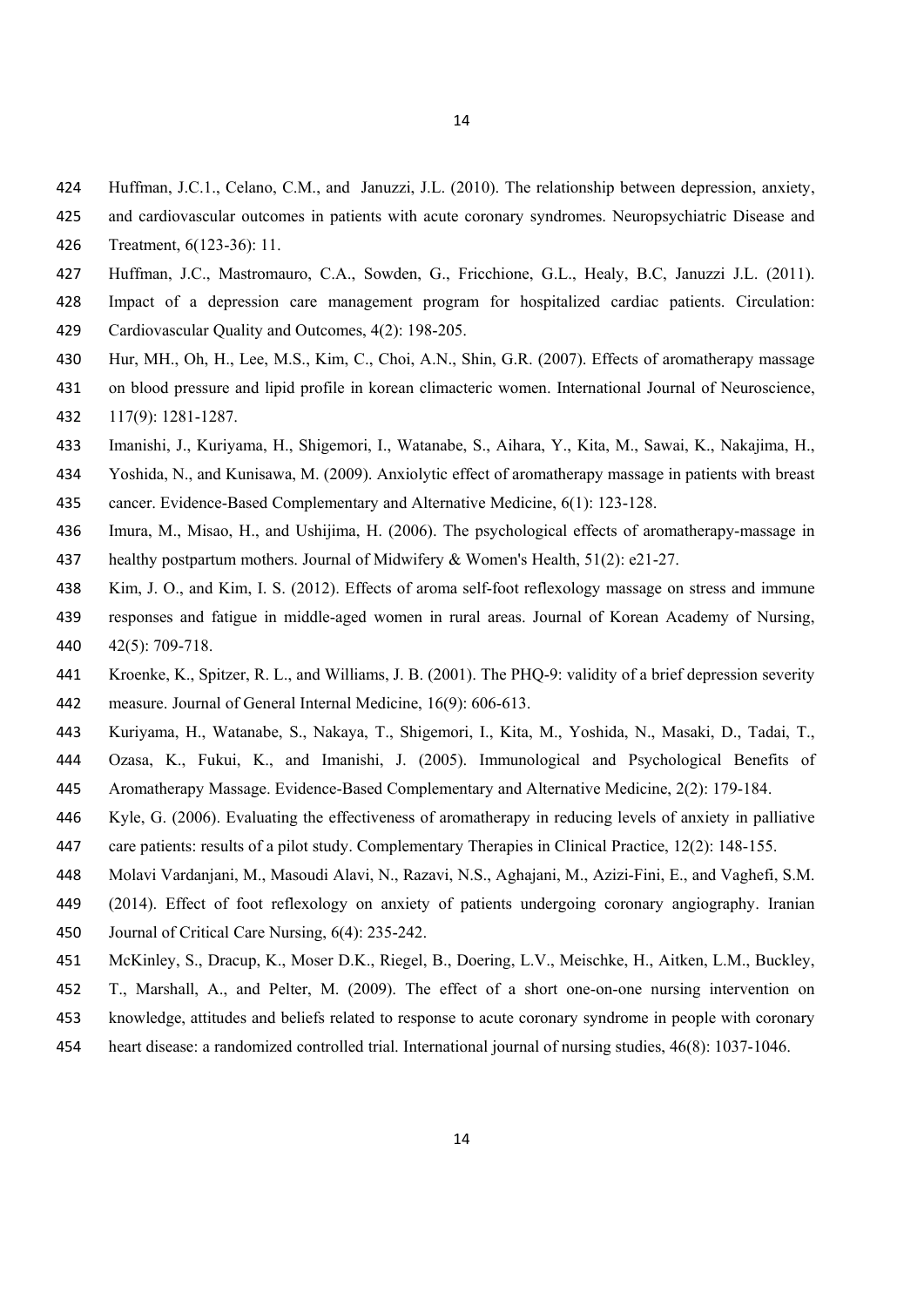- McKinley, S., Fien, M., Riegel, B., Meischke, H., Aburuz, M.E., Lennie, T.A., and Moser, D.K. (2012).
- Complications after acute coronary syndrome are reduced by perceived control of cardiac illness. Journal
- of advanced nursing, 68(10): 2320-2330.
- Mohammadpour, A., Mohammadian, B., Moghadam, M. B., and Nematollahi, M. R. (2014). The effect of
- local heat therapy on physiologic parameters of patients with acute coronary syndrome: a randomized
- controlled clinical trial. Journal of Critical Care Nursing, 7(2): 74-83.
- Montazeri, A., Harirchi, I., Vahdani, M., Khaleghi, F., Jarvandi, S., Ebrahimi, M., and Haji-Mahmoodi,
- M. (1999). The European Organization for Research and Treatment of Cancer Quality of Life
- Questionnaire (EORTC QLQ-C30): translation and validation study of the Iranian version. Support Care
- Cancer, 7(6): 400-406.
- Okamoto, A., Kuriyama, H., Watanabe, S., Aihara, Y., Tadai, T., Imanishi, J., and Fukui, K. (2005). The
- effect of aromatherapy massage on mild depression: a pilot study. Psychiatry and clinical neurosciences,
- 59(3): 363-363.
- Perković-Vukčević, N., Vuković-Ercegović, G., Šegrt, Z., Đorđević, S., and Jović-Stošić, J. (2016).
- Benzodiazepine poisoning in elderly. Vojnosanitetski pregled, 73(3): 234-238.
- Perry, N., and Perry, E. (2006). Aromatherapy in the management of psychiatric disorders. CNS drugs, 20(4): 257-280.
- Rejeh, N., Heravi-Karimooi, M., Taheri Kharame, Z., Montazeri, A., and Vahedian, A. (2015). Quality of
- life in patients with myocardial infarction and related factors: A cross sectional Study. Iranian Journal of
- Nursing Research, 9(4): 1-11.
- Rho, K. H., Han, S. H., Kim, K. S. and Lee, M. S. (2006). Effects of aromatherapy massage on anxiety
- 476 and self-esteem in korean elderly women: a pilot study. International Journal of Neuroscience, 116(12): 1447-1455.
- Sibbritt, D., Davidson, P., DiGiacomo, M., Newton, P., and Adams, J. (2015). Use of complementary and
- alternative medicine in women with heart disease, hypertension and diabetes (from the Australian
- longitudinal study on Women's health). The American journal of cardiology, 115(12): 1691-1695.
- Soden, K., Vincent, K., Craske, S., Lucas, C., and Ashley, S. (2004). A randomized controlled trial of aromatherapy massage in a hospice setting. Palliative Medicine, 18(2): 87-92.
- Stafford, L., Berk, M., and Jackson, H. J. (2007). Validity of the Hospital Anxiety and Depression Scale
- and Patient Health Questionnaire-9 to screen for depression in patients with coronary artery disease.
- General Hospital Psychiatry Journal, 29(5): 417-424.
- Stevensen, C. (1994). The psychophysiological effects of aromatherapy massage following cardiac
- surgery. Complementary Therapies in Medicine, 2(1): 27-35.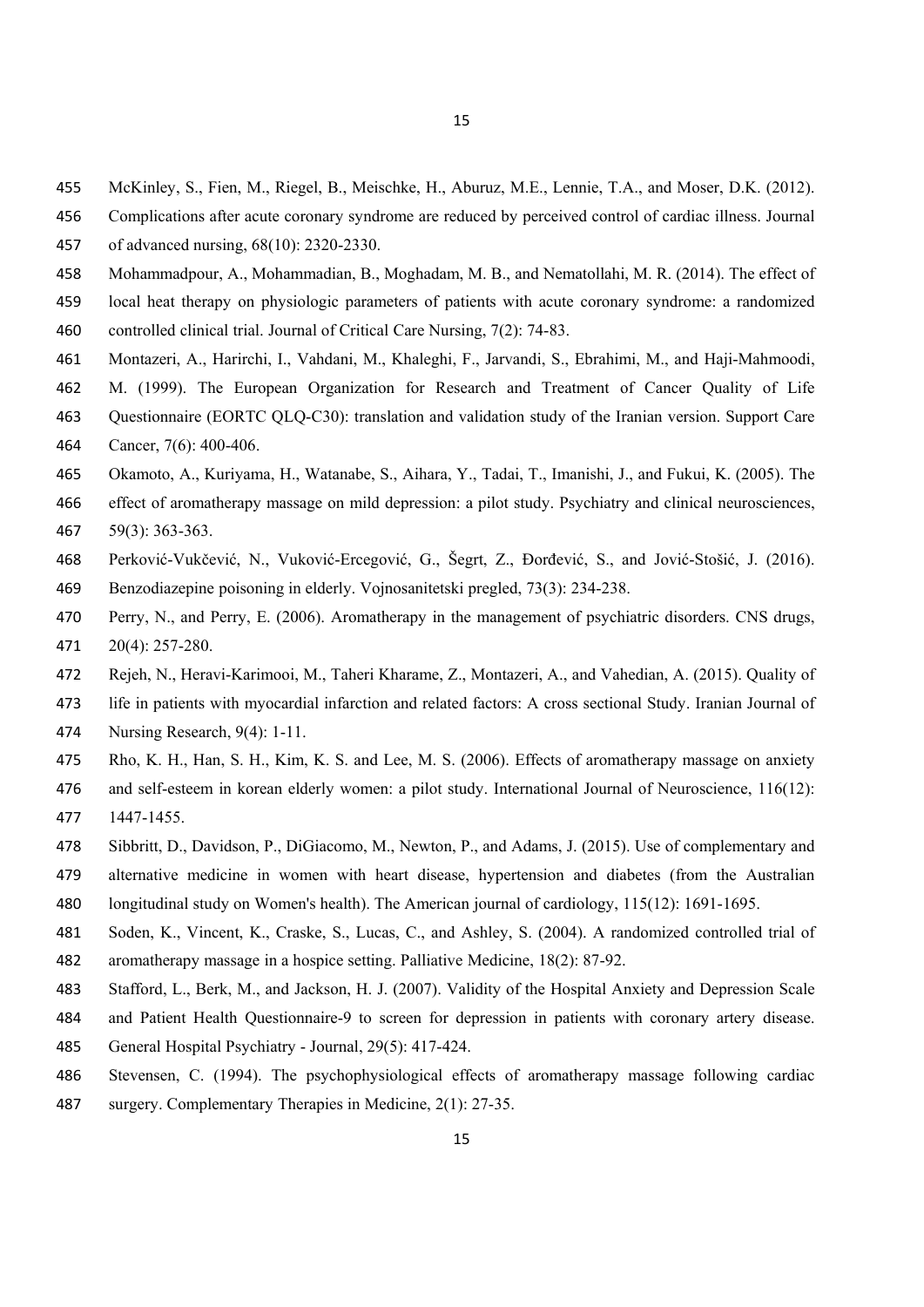- Sztramko, R., Chau, V., and Wong, R. (2011). Adverse drug events and associated factors in heart failure therapy among the very elderly. Canadian Geriatrics Journal, 14(4): 79-92.
- Taavoni, S., Darsareh, F., Joolaee, S., and Haghani, H. (2013). The effect of aromatherapy massage on the
- psychological symptoms of postmenopausal Iranian women. Complementary therapies in medicine,
- 21(3): 158-163.
- Umezu, T. (2000). Behavioral effects of plant-derived essential oils in the geller type conflict test in mice.
- The Japanese Journal of Pharmacology, 83(2): 150-153.
- Wilkinson, S., Aldridge, J., Salmon, I., Cain, E., and Wilson, B. (1999). An evaluation of aromatherapy massage in palliative care. Palliative medicine, 13(5): 409-417.
- Wu, J.J., Cui, Y., Yang, Y.S., Kang, M.S., Jung, S. C., Park, H. K., Yeun, H. Y., Jang, W.J., Lee, S.,
- Kwak, Y.S., and Eun, S.Y. (2014). Modulatory effects of aromatherapy massage intervention on electroencephalogram, psychological assessments, salivary cortisol and plasma brain-derived neurotrophic factor. Complementary Therapies in Medicine, 22(3): 456-462.
- Yim, V.W., Ng, A.K., Tsang, H.W., and Leung, A.Y. (2009). A review on the effects of aromatherapy for
- patients with depressive symptoms. Journal of Alternative and Complementary Medicine. 15(2): 187-195.
- Zigmond, A. and Snaith, R. The hospital anxiety and depression scale Acta Psychiatr Scand 1983; 67 (6): 361-70.
- 
- 
- 
- 
- 
- 
- 
- 
- 
- 
- 
- 

- 
-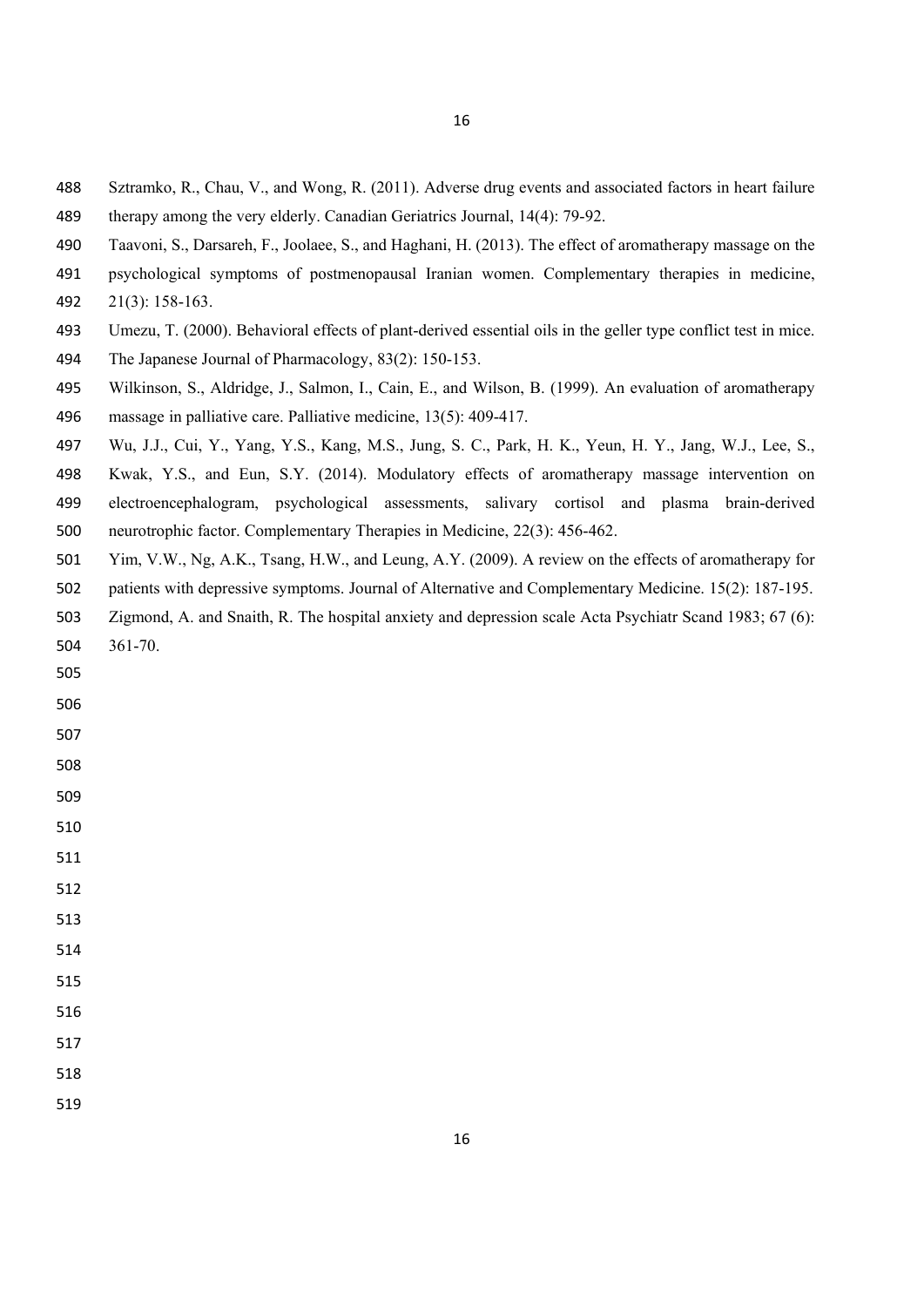| <b>Characteristics</b>              | <b>Total</b><br>$(n = 90)$ | <b>Intervention</b><br>group<br>$(n = 45)$ | <b>Control group</b><br>$(n = 45)$ | <b>Statistical test</b><br>and<br>P value |
|-------------------------------------|----------------------------|--------------------------------------------|------------------------------------|-------------------------------------------|
| Age                                 |                            |                                            |                                    | $t = -0.823$                              |
| $Mean \pm SD$                       | 73.300 ± 7.801             | $73.97 \pm 7.69$                           | $72.62 \pm 7.93$                   | $df=88$                                   |
|                                     |                            |                                            |                                    | $p = 0.413$                               |
| Education level, $n$ (%)            |                            |                                            |                                    |                                           |
| Illiterate                          |                            |                                            |                                    |                                           |
| Primary                             | 66(73.3)                   | 36(45.5)                                   | 30(45.5)                           | $X^2 = 2.345$                             |
| Diploma                             | 20(22.2)                   | 8(40)                                      | 12(60)                             | $df=2$                                    |
|                                     | 4(4.4)                     | 1(25)                                      | 3(75)                              | $p = 0.310$                               |
| Marital status, $n$ (%)             | 4(4.4)                     |                                            |                                    |                                           |
| Single                              | 26(28.9)                   | 3(75)                                      | 15(57.7)                           | $X^2=1.682$                               |
| Married                             | 60(66.7)                   | 11(42.3)                                   | 1(25)                              | $df=2$                                    |
| Widow                               |                            | 31(51.7)                                   | 29(48.3)                           | $p=0.431$                                 |
| Employment status, $n$ (%)          |                            |                                            |                                    |                                           |
| Housewife                           | 65(72.2)                   | 32(49.2)                                   | 33(50.8)                           | $X^2=0.380$                               |
| Retired                             | 7(7.8)                     | 3(42.9)                                    | 4(57.1)                            | $df=2$                                    |
| Disable                             | 18(20.0)                   | 10(55.6)                                   | 8(44.4)                            | $p=0.827$                                 |
| Living status, $n$ $(\%)$           |                            |                                            |                                    |                                           |
| Alone                               | 38(42.20)                  | 18(47.4)                                   | 20(52/6)                           | $X^2=0.874$                               |
| With spouse                         | 26(28.9)                   | 12(46.2)                                   | 14(53/8)                           | $df=2$                                    |
| With children                       | 26(28.9)                   | 15(57.7)                                   | 11(42/3)                           | $p=0.646$                                 |
| History of hospitalization, $n$ (%) |                            |                                            |                                    |                                           |
| Yes                                 | 60(66.7)                   | 28(46.7)                                   | 32(53.3)                           | Fisher's exact                            |
| N <sub>0</sub>                      | 30(33.3)                   | 17(56.7)                                   | 13(43.3)                           | $p = 0.503$                               |

520 Table 1. The demographic characteristics of the participants

521

522

523 \* P values indicated the statistical significance of differences between the intervention and control groups

524 using the independent t-test and chi-square test. 525

526 527

528 529

531 532

530

533

534 535

536

537 538

539

540

541

542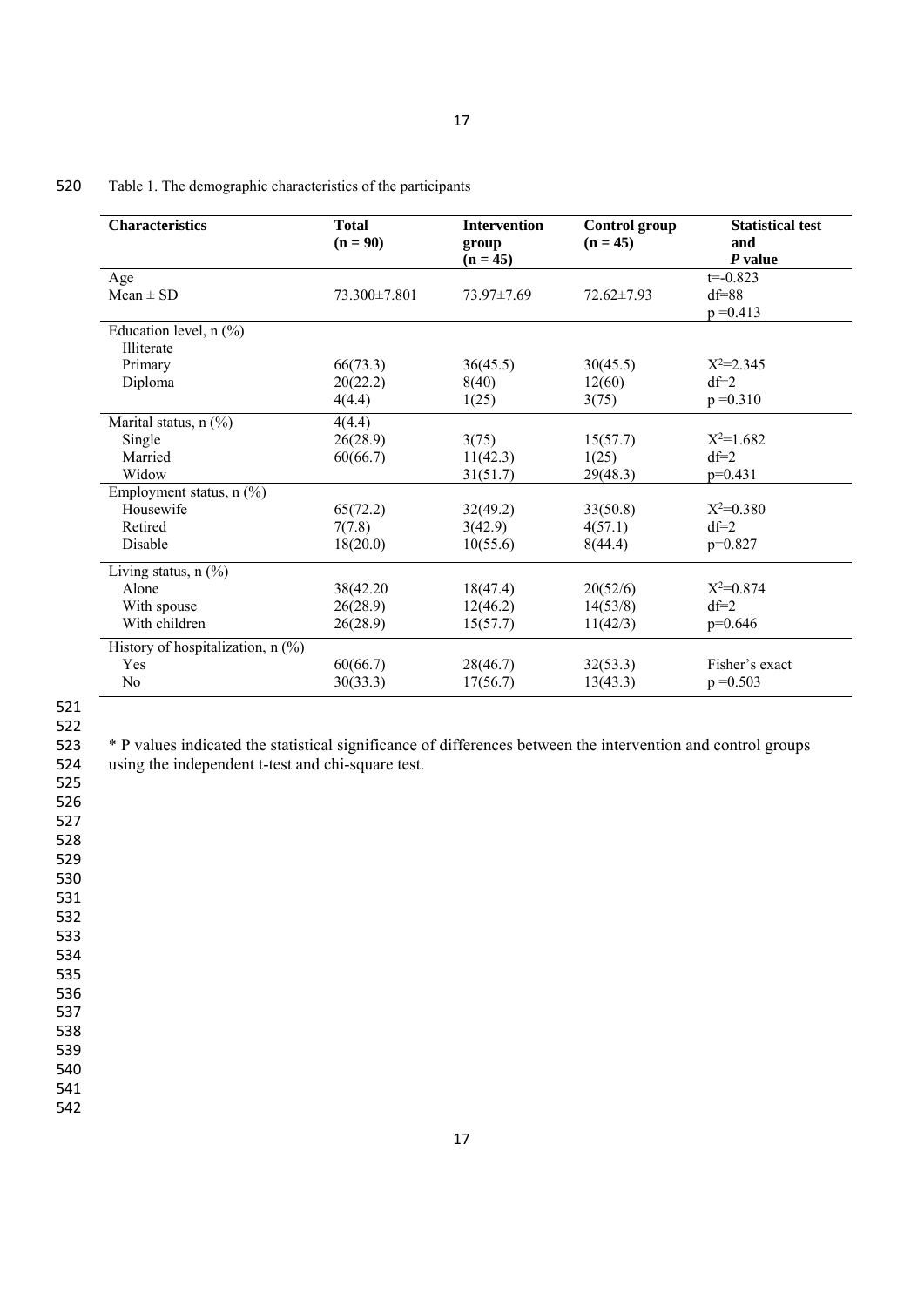| <b>Variables</b>                         | <b>Intervention</b> |                           |                                                              |                               |
|------------------------------------------|---------------------|---------------------------|--------------------------------------------------------------|-------------------------------|
|                                          | group<br>$(n\% )$   | Control group<br>$(n\% )$ | <b>Statistical test and</b><br>P value                       | Cohens'd<br>(Cramer's $v^2$ ) |
| <b>Before the intervention</b>           |                     |                           |                                                              |                               |
| <b>Anxiety</b>                           |                     |                           |                                                              |                               |
| <b>Normal</b><br><b>Mild</b>             | 8(17.8)             | 11(24.4)                  |                                                              |                               |
| <b>Moderate</b>                          | 8(17.8)             | 11(24.4)                  | $X^2=1.808$                                                  |                               |
| <b>Severe</b>                            | 13(28.9)            | 9(20.0)                   | $df=3$                                                       |                               |
|                                          | 16(35.6)            | 14(31.1)                  | $P^a = 0.613$                                                |                               |
| <b>QRS</b><br>$(Mean \pm SD)$            | $12.31 \pm 5.22$    | $11.67 \pm 4.24$          | Leven's test=0.206<br>$t = -0.642$<br>$df = 88$<br>$p=0.523$ |                               |
| <b>Depression</b>                        |                     |                           |                                                              |                               |
| <b>Normal</b>                            | 8(17.8)             | 9(20)                     |                                                              |                               |
| <b>Mild</b>                              | 8(17.8)             | 15(33.3)                  | $X^2=3.660$                                                  |                               |
| Moderate                                 | 10(22.2)            | 6(13.3)                   | $df=3$                                                       |                               |
| <b>Severe</b>                            | 19(42.2)            | 15(33.3)                  | $P^a = 0.301$                                                |                               |
| <b>ORS</b>                               |                     |                           | Leven's test=0.122                                           |                               |
| $(Mean \pm SD)$                          | $12.51 \pm 5.40$    | 11.71±4.29                | $t = -0.778$<br>$df=88$<br>$p=0.439$                         |                               |
| After the intervention<br><b>Anxiety</b> |                     |                           |                                                              |                               |
| <b>Normal</b>                            | 20(44.4)            | 5(11.1)                   |                                                              |                               |
| <b>Mild</b>                              | 11(24.4)            | 20(44.4)                  | $X^2=12.956$                                                 | 0.75                          |
| <b>Moderate</b>                          | 9(20.0)             | 11(24.4)                  | $df=3$                                                       | (0.379)                       |
| <b>Severe</b>                            | 5(11.1)             | 9(20.0)                   | $P^a = 0.005$                                                |                               |
| <b>QRS</b>                               |                     |                           | Leven's test=0.032                                           |                               |
| $(Mean \pm SD)$                          | $8.04 \pm 4.71$     | $11.07\pm3.19$            | $t=3.560$<br>$df = 77.36$<br>$p=0.001$                       |                               |
| <b>Depression</b>                        |                     |                           |                                                              |                               |
| <b>Normal</b>                            | 21(46.7)            | 4(8.9)                    |                                                              |                               |
| <b>Mild</b>                              | 12(26.7)            | 19(42.2)                  | $X^2=16.512$                                                 | 0.74                          |
| <b>Moderate</b>                          | 8(17.8)             | 12(26.7)                  | $df=3$                                                       | (0.428)                       |
| <b>Severe</b>                            | 4(8.9)              | 10(22.2)                  | $P^a = 0.001$                                                |                               |
| <b>QRS</b><br>$(Mean \pm SD)$            | $8.04 \pm 4.71$     | $11.11 \pm 3.42$          | Leven's test=0.071<br>$t=3.512$<br>$df=88$<br>$p=0.001$      |                               |

543 Table 2. The comparison of the levels of anxiety and depression before and after the intervention

544 \*P values indicated the statistical differences between the groups using chi-squared test for the qualitative

545 rating system of anxiety and depression. P-value reported for the quantitative rating system using t-test by 546 considering the equality of variances.

Cramer's  $\overline{v^2}$  showed the correlation between the intervention, anxiety and depression.<br>548 Cohen's d represented the effect size of the intervention on anxiety and depression, w

Cohen's d represented the effect size of the intervention on anxiety and depression, while considering

549 their qualitative scoring systems. QRS stands for the quantitative rating system.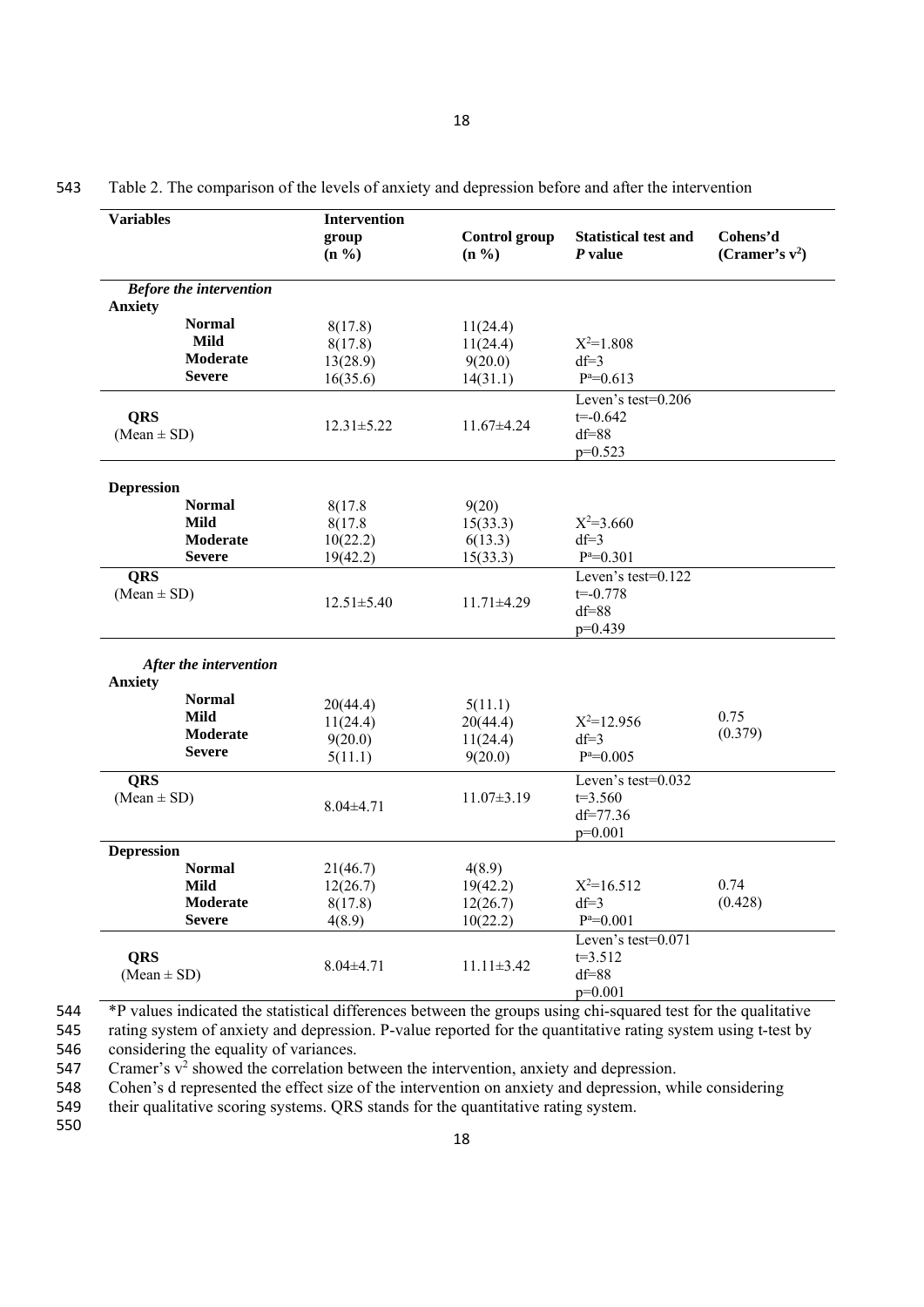| Parameter                            | Group                   | <b>SBP</b><br>$Mean \pm SD$                                 | where it is a comparison of physiologic parameters occure and<br><b>DBP</b><br>$Mean \pm SD$ | <b>MAP</b><br>$Mean \pm SD$                                | HR<br>$Mean \pm SD$                                         | <b>RR</b><br>$Mean \pm SD$                               |
|--------------------------------------|-------------------------|-------------------------------------------------------------|----------------------------------------------------------------------------------------------|------------------------------------------------------------|-------------------------------------------------------------|----------------------------------------------------------|
| <b>Before</b><br><i>intervention</i> | Control<br>Intervention | $128.42 \pm 18.83$<br>$129.51 \pm 11.66$                    | $76.13 \pm 12.84$<br>$80.31 \pm 9.71$                                                        | $94.33 \pm 16.34$<br>$94.63 \pm 7.94$                      | $81.24 \pm 11.77$<br>$76.53 \pm 11.19$                      | $14.20 \pm 2.89$<br>$18.00 \pm 2.34$                     |
| Statistical test<br>$P$ value        |                         | Leven's= $0.002$<br>$t = -0.330$<br>$df=73.42$<br>$p=0.743$ | Leven's= $0.278$<br>$t = -1.74$<br>$df=88$<br>$p=0.085$                                      | Leven's= $0.000$<br>$t = -0.10$<br>$df=63.71$<br>$p=0.913$ | Leven's= $0.961$<br>$t=1.94$<br>$df=88$<br>$p=0.055$        | Leven's= $0.405$<br>$t = -6.84$<br>$df=88$<br>p<0.001    |
| <b>After</b><br><i>intervention</i>  | Control<br>Intervention | $126.89 \pm 19.15$<br>$118.31 \pm 10.03$                    | $76.20 \pm 12.23$<br>$71.19 \pm 6.50$                                                        | $93.78 \pm 16.42$<br>$85.60 \pm 7.18$                      | 79.47±9.22<br>74.82±11.74                                   | $14.16 \pm 2.89$<br>$16.27 \pm 2.03$                     |
| Statistical test<br>P value          |                         | Leven's= $0.000$<br>$t=2.661$<br>$df=66.44$<br>$p=0.010$    | Leven's= $0.000$<br>$t = 2.42$<br>$df=67.04$<br>$p=0.018$                                    | Leven's= $0.000$<br>$t=3.06$<br>$df=60.25$<br>$p=0.003$    | Leven's= $0.046$<br>$t = 2.08$<br>$df = 83.33$<br>$p=0.040$ | Leven's= $0.044$<br>$t = -3.99$<br>$df=78.95$<br>p<0.001 |
| Effect size<br>(Cohen's d)           |                         | $d=0.65$<br>$r=0.31$                                        | $d=0.54$<br>$r=0.26$                                                                         | $d=0.78$<br>$r=0.36$                                       | $d=0.41$<br>$r=0.20$                                        |                                                          |

551 Table 3. The comparison of physiologic parameters before and after the intervention

552  $*(p < 0.05)$ 

553 Data are represented as means ± standard deviation. P-values indicated differences between the groups

554 using the independent t-test by considering the equality of variance.

555 Cohen's d represented the effect size of the intervention on physiologic parameters.

556 SBP: systolic blood pressure

557 DBP: diastolic blood pressure<br>558 MAP: mean arterial pressure 558 MAP: mean arterial pressure<br>559 HR: heart rate

HR: heart rate

560 RR: respiratory rate

562 563

564

565

566 567

568

569

570 571

572

573 574

575

576

577